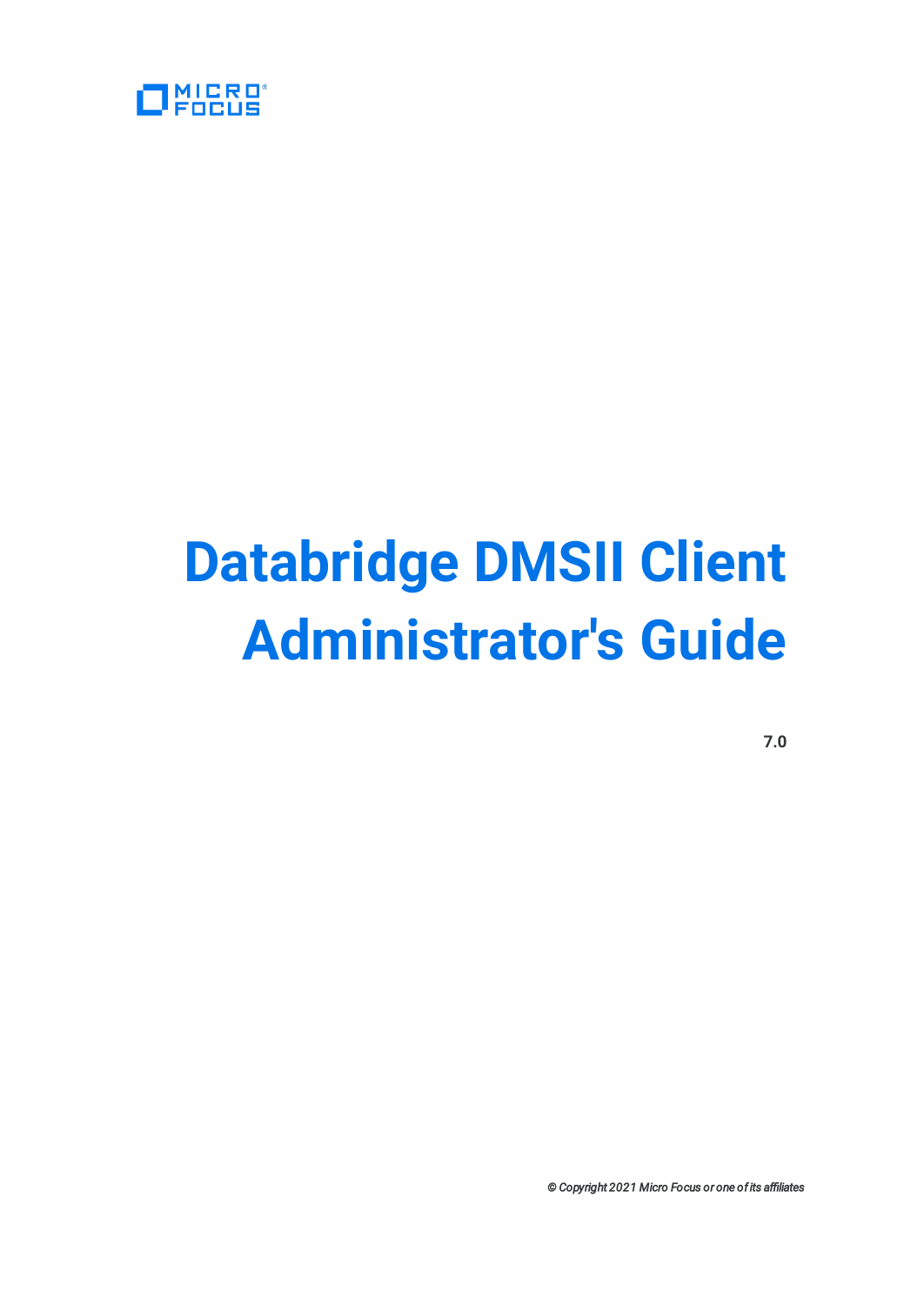# Table of contents

| 1. About this guide                                | 4  |
|----------------------------------------------------|----|
| 1.1 Conventions                                    | 4  |
| 1.2 Abbreviations                                  | 5  |
| 1.3 Related Documentation                          | 5  |
| 2. Introducing the DMSII Client                    | 6  |
| 2.1 Understanding the Databridge Components        | 6  |
| 2.2 DMSII Client Support for DMSII Structure Types | 7  |
| 2.3 Understanding How the DMSII Client Works       | 8  |
| 3. Configuring and Starting the DMSII Client       | 9  |
| 3.1 Modifying the DMSII Client DASDL File          | 12 |
| 3.2 Sample DMSII Client DASDL File                 | 12 |
| 3.3 Modifying the DMSII Client Parameter File      | 14 |
| 4. DMSII Client Parameters                         | 16 |
| 4.1 CLIENT DATABASE "title"                        | 16 |
| 4.2 DMSUPPORT "title"                              | 16 |
| 4.3 RECONSTRUCT "title"                            | 16 |
| 4.4 DMS Software Titles                            | 17 |
| 4.5 SOURCE                                         | 17 |
| 4.6 RETRY                                          | 17 |
| 4.7 MAXWAIT                                        | 17 |
| 4.8 COMPILE                                        | 17 |
| 4.9 INSERT SERVER TIMESTAMP                        | 18 |
| 4.10 DISABLE                                       | 18 |
| 4.11 DISABLE ALL EXCEPT                            | 18 |
| 5. Command Reference                               | 19 |
| Starting and Stopping the DMSII Client<br>5.1      | 19 |
| 5.2 Stopping the DMSII Client                      | 20 |
| 5.3 DMSII Client AX Commands                       | 21 |
| 6. Database Update and Reorganization              | 22 |
| 6.1 When COMPILE Is Set to AUTO                    | 22 |
| 6.2 When COMPILE Is Set to MANUAL                  | 22 |
| 7. Incorporating Existing Databases                | 24 |
| 7.1 Incorporating an Existing Database             | 25 |
| 8. Troubleshooting                                 | 28 |
| 8.1 General Troubleshooting Procedures             | 28 |
| 8.2 Troubleshooting Table                          | 28 |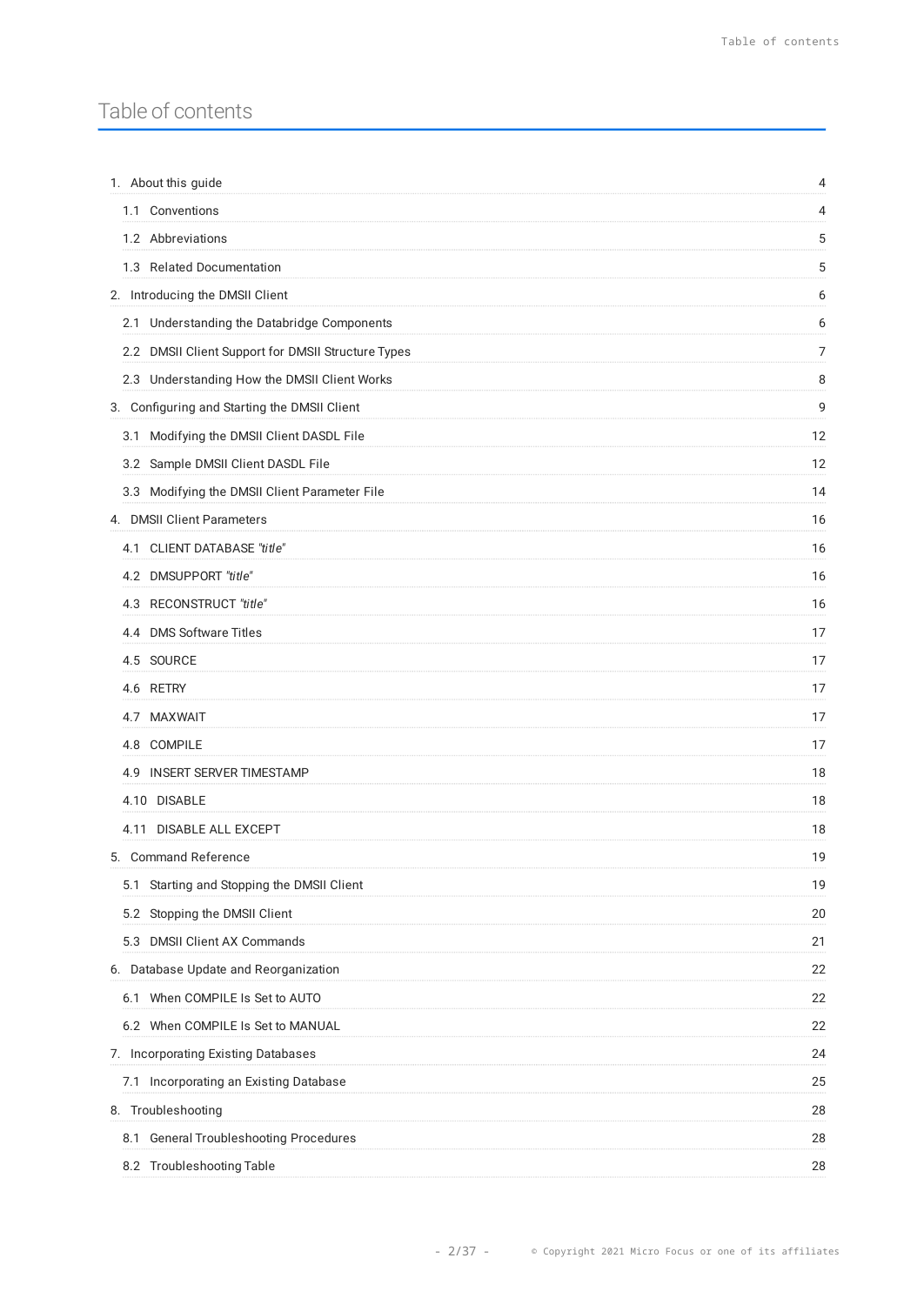| 9. Glossary of Terms |  |
|----------------------|--|
| 10. Legal Notice     |  |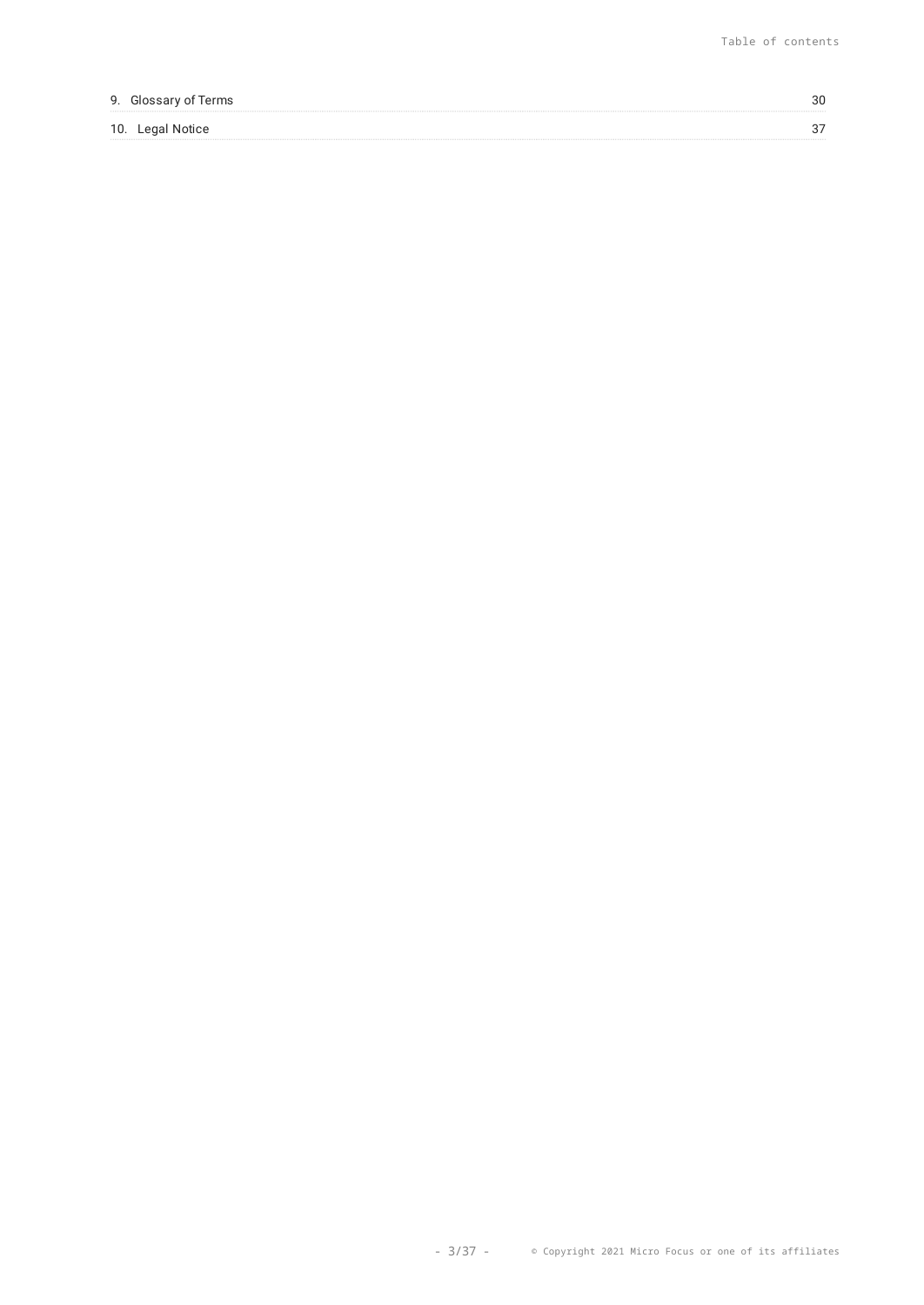# <span id="page-3-0"></span>1. About this guide

This guide contains instructions for installing and configuring Micro Focus Databridge DMSII Client. This preface includes information to help you use this guide.

To install, configure, and run Databridge, you should be a system administrator familiar with the following:

- $\cdot$  Standard Unisys® operations for MCP-hosted mainframes such as the CS7xxx series, Libra series, ClearPath® NX/LX or A Series
- DMSII databases and Data And Structure Definition Language (DASDL) •

# <span id="page-3-1"></span>1.1 Conventions

The following conventions and terms may be used in this guide.

| This convention or<br>term   | Is used to indicate this                                                                                            |  |
|------------------------------|---------------------------------------------------------------------------------------------------------------------|--|
| this type style              | text that you type, filenames and directory names, onscreen messages                                                |  |
| italic                       | variables emphasis document titles                                                                                  |  |
| square brackets<br>([])      | optional items in a command For example, [ true / false ]. (Do not<br>type the brackets.)                           |  |
| pipe $($ $ $ $)$             | a choice between items in a command or parameter. When enclosed in<br>braces $( { } 3 )$ , the choice is mandatory. |  |
| UPPERCASE                    | DMSII data set and data item names                                                                                  |  |
| MCP server host<br>mainframe | Unisys ClearPath NX, LX or A Series mainframe                                                                       |  |
| DBEngine                     | Databridge Engine                                                                                                   |  |
| DBEnterprise                 | Databridge Enterprise Server                                                                                        |  |
| DBServer                     | Databridge Server                                                                                                   |  |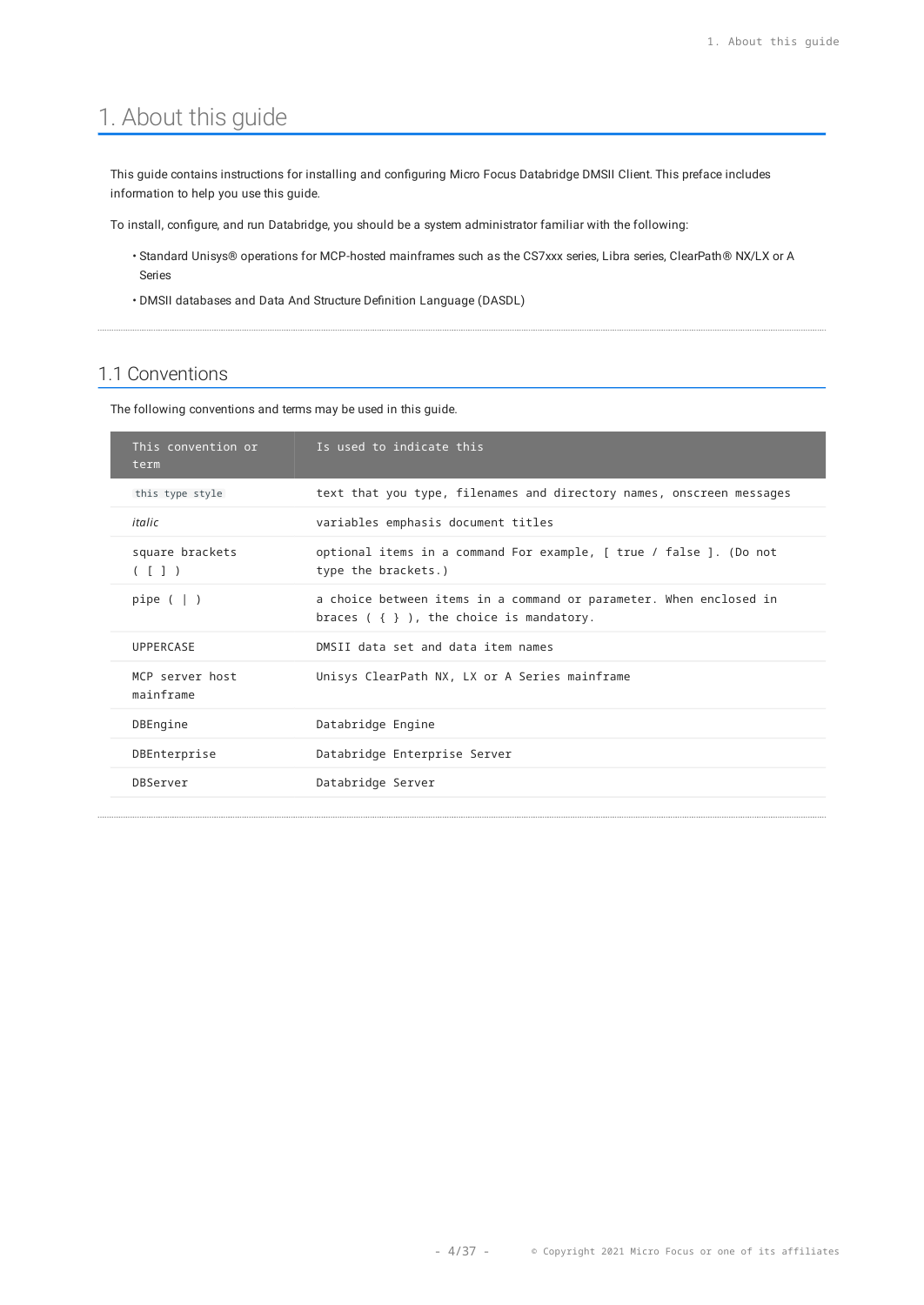# <span id="page-4-0"></span>1.2 Abbreviations

| This convention or term | Is used to indicate this               |
|-------------------------|----------------------------------------|
| AA                      | Absolute Address                       |
| <b>ARSN</b>             | Audit Block Serial Number              |
| AFN                     | Audit File Number                      |
| API                     | Application Programming Interface      |
| DASDI                   | Data and Structure Definition Language |
| DMSII                   | Data Management System II              |
| IDX                     | Word Index (offset)                    |
| <b>TPC</b>              | Inter-Process Communications           |
| <b>MCP</b>              | Master Control Program                 |
| <b>RPC</b>              | Remote Procedure Call                  |
| <b>SEG</b>              | 30-word disk segment                   |
| WFI                     | Work Flow Language                     |

The following abbreviations are used throughout this guide and are provided here for quick reference.

# <span id="page-4-1"></span>1.3 Related Documentation

The following is a list of the documentation you might need to consult when using Databridge Twin.

| Databridge<br>Host  | Before you can use Databridge DMSII Client, the Databridge Host database<br>replication software must be installed and operating on the primary system.<br>Complete instructions are in the <i>Databridge Installation Guide</i> , which is located in the<br>DOCS folder on the Databridge installation image or DVD. |
|---------------------|------------------------------------------------------------------------------------------------------------------------------------------------------------------------------------------------------------------------------------------------------------------------------------------------------------------------|
| Unisys<br>Mainframe | You should have available documentation for the Unisys ClearPath NX/LX series or<br>A Series, DMSII, WFL, and CANDE. This quide lists only general instructions. If<br>you are not completely familiar with DMSII configuration, for example, you may<br>need to refer to the Unisys documentation.                    |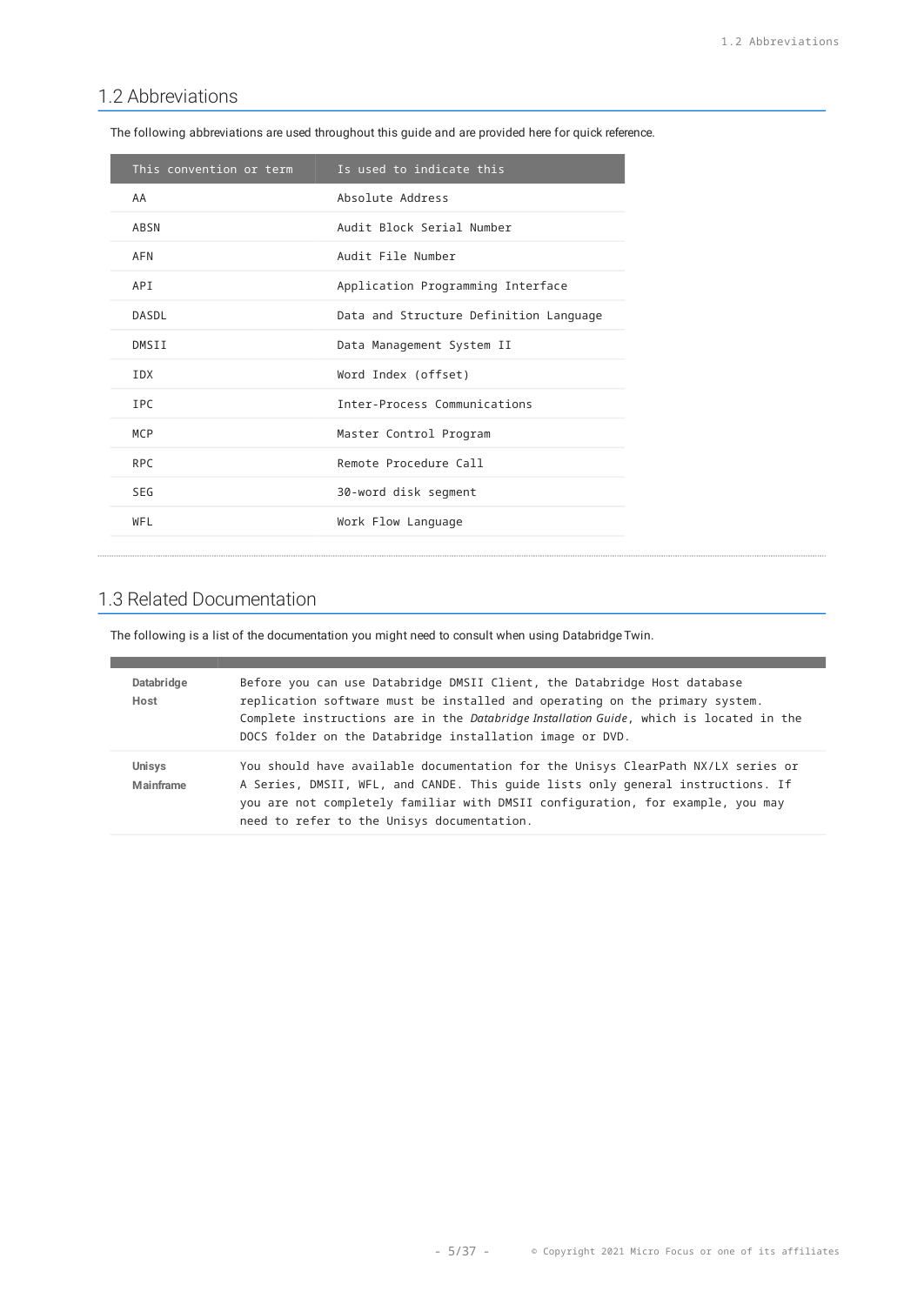# <span id="page-5-0"></span>2. Introducing the DMSII Client

This chapter explains what the Databridge DMSII Client is, how it works, and the different components of Databridge.

The DMSII Client is a mainframe program that works with the Databridge host software to replicate (clone and then update) a DMSII database as another DMSII database. Updates to the client database occur as DMSII audit becomes available.

DMSII Client runs on all Unisys MCP-hosted mainframes.

The following diagram shows how the DMSII Client works:



1. The DMSII Client calls Databridge Server to clone a specified database.

2. Databridge Server calls the Databridge Engine to clone the specified DMSII database.

3. The Engine accesses the specified DMSII database via the DMSII Accessroutines.

Databridge Server receives extracted records from the Engine and calls the filter in Databridge Support. 4.

5. Databridge Server sends records that satisfy the filter to the DMSII Client, which stores them.

6. Databridge Server calls the Engine to retrieve updates that occurred during the extraction.

- 7. The Engine reads the audit trail and sends the information to the Databridge Server, which calls the filter in Databridge Support.
- 8. Databridge Server sends the changed information from the audit file to the DMSII Client.

### <span id="page-5-1"></span>2.1 Understanding the Databridge Components

Each component of the previous diagram is explained in this section.

#### 2.1.1 DMSII Access routines

The Access routines program is a DMSII utility that controls access to the database, reads and writes records, and creates the audit trail.

#### 2.1.2 Audit Trail

The audit trail contains all of the audit files generated for a database. The audit trail consists of audit files named as follows:

databasename/AUDITnnnn

where *databasename*is the name of the DMSII database, AUDIT is a literal, and *nnnn*is the audit file number (AFN), a number between 1 and 9999. For example, if you have a database named BANKDB, an audit file would be named similar to the following: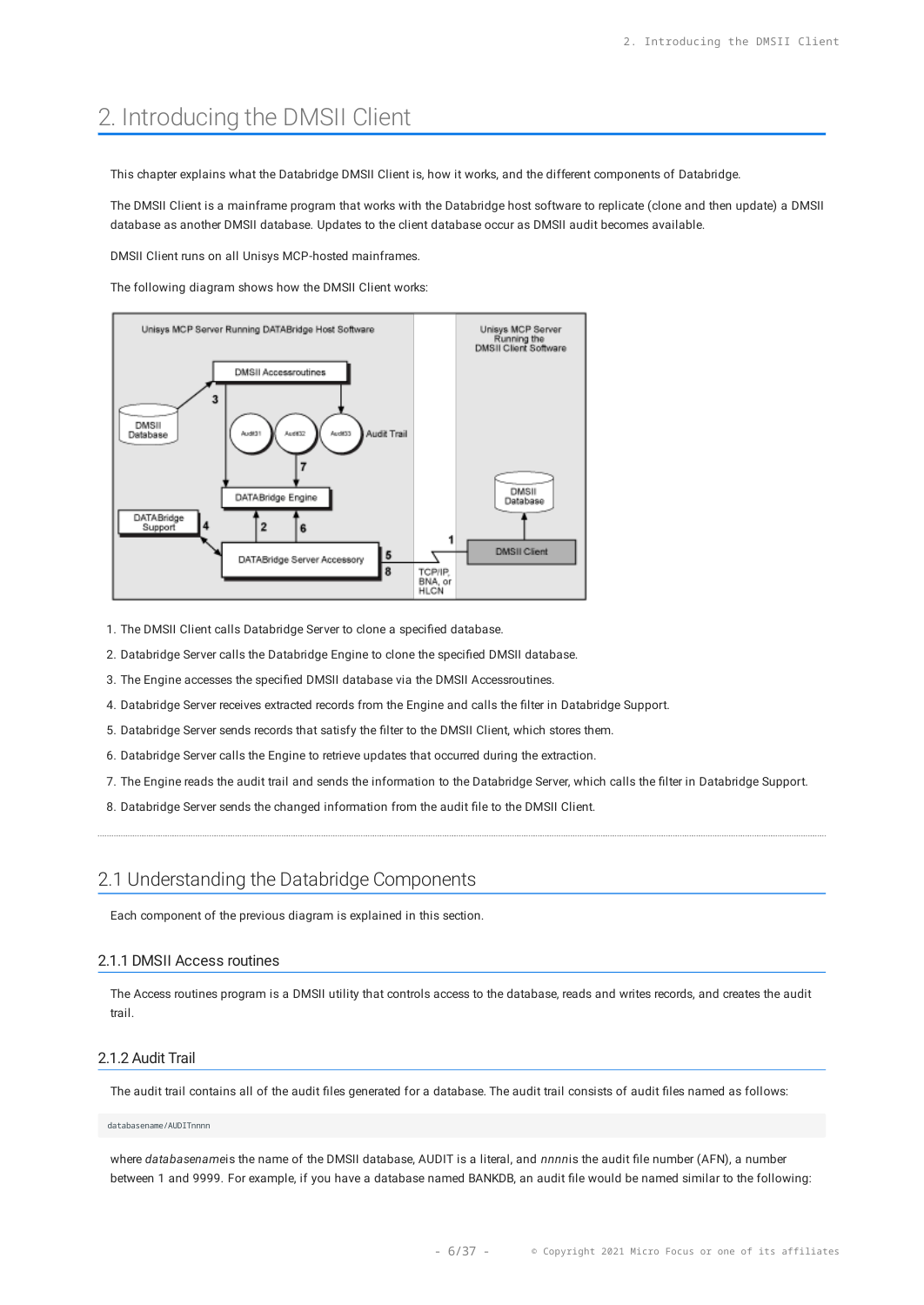#### BANKDB/AUDIT7714

#### 2.1.3 DMSII Database

One of the primary reasons to replicate a DMSII database is to provide data to end users with minimum impact on host resources. Therefore, the data you replicate should be the data that end users will request most often. Most sites do not clone entire DMSII databases.

#### 2.1.4 Databridge Engine

The Databridge Engine (DBEngine) is the main part of the Databridge replication software, which is explained in the *Databridge Host Administrator's Guide*. DBEngine is a host system library that retrieves structural information, layout information, and data from the DMSII database and passes the information to the Server Accessory.

#### 2.1.5 Support Library

The Databridge Support Library provides filtering and translation to the Server Accessory (as well as other Databridge Accessories). Once the Server Accessory receives data from DBEngine, it calls the Support Library to determine if the data should be replicated, and if so, the Server Accessory passes the data to the Support Library for formatting. In brief, the Support Library offers the following to the DMSII Client:

- Virtual data sets •
- Virtual data sets appear as normal data sets to the Server Accessory and the DMSII Client, even though they do not actually exist in the DMSII database.
- Data set filtering •
- Column filtering •
- Row filtering •

For a complete explanation of data set, column, and row filtering, see the *Databridge Host Administrator's Guide*.

#### 2.1.6 Databridge Server

The Databridge Server (also referred to as DBServer) provides communications between the DMSII Client and DBEngine on the host. The Databridge Server calls all DBEngine functions for the DMSII Client. In general, Databridge Server responsibilities include the following:

- Communicating with the DMSII Client. If you configure the auto connect feature in both Server Accessory and the DMSII Client, Server Accessory initiates communication with the DMSII Client when audit files become available. If you do not use the auto connect feature, Server Accessory waits until it is called by the DMSII Client.
- Sending replicated DMSII data from DBEngine to the DMSII Client. •
- Sending DMSII database layout information from DBEngine to the DMSII Client. •

#### **Note**

Frequently, you can enhance performance by having the DMSII Client communicate with Databridge Enterprise Server instead of the Server Accessory. To configure this, in the DMSII Client parameter file, enter the IP address of Enterprise Server instead of the Server Accessory.

# <span id="page-6-0"></span>2.2 DMSII Client Support for DMSII Structure Types

The DMSII Client supports data sets, remaps, and logical databases. Data sets in the client database will have additional data items that do not appear in the primary database. These data items make it easier to locate records during tracking.

The DMSII Client makes embedded data sets disjoint in the client database. Consequently, application programs designed for the primary database may need to be modified in order to compile and run properly against the client database.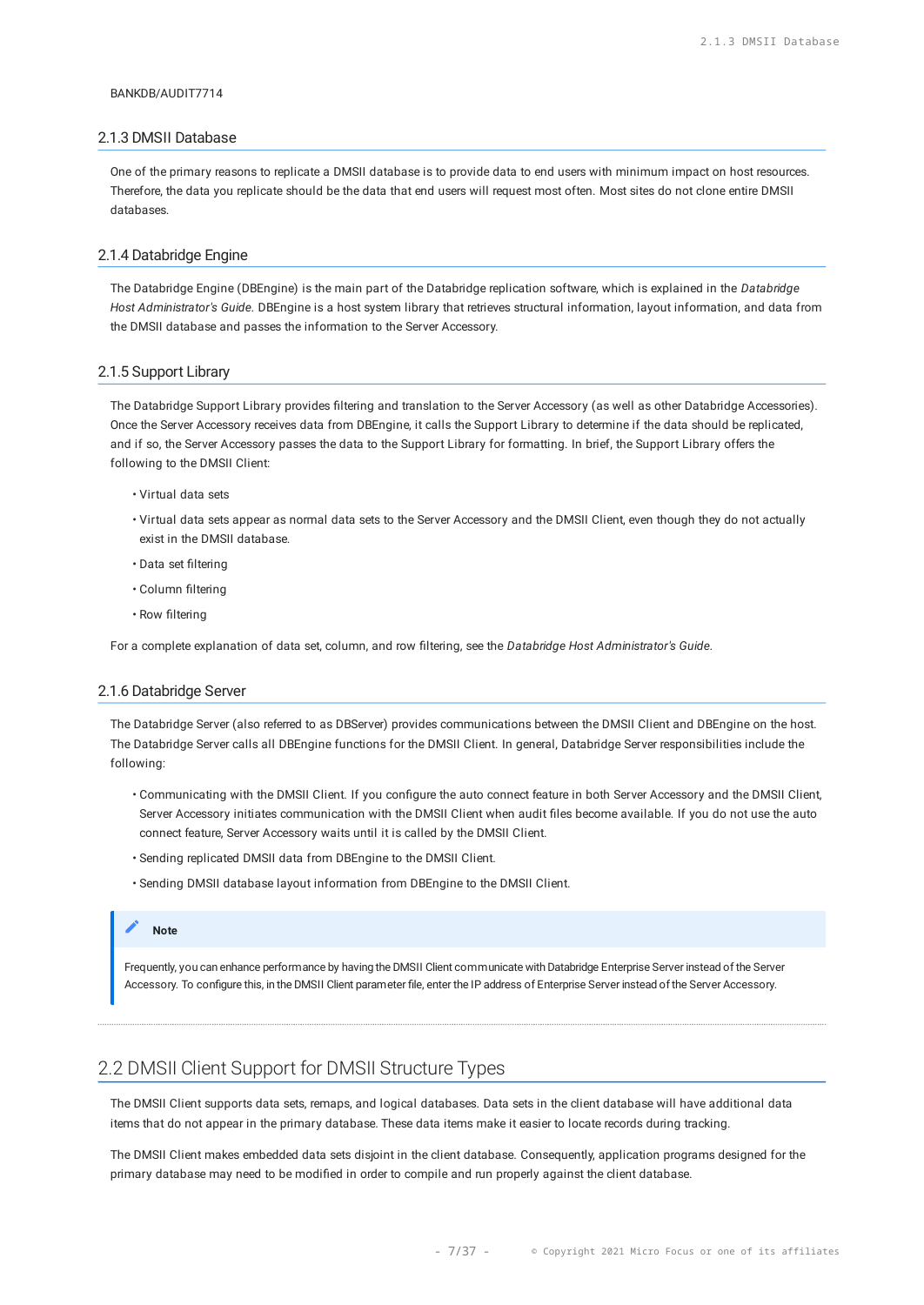#### 2.2.1 Data Sets

The DMSII Client supports all DMSII data set structure types except for the following.

- Data sets embedded within an ORDERED or COMPACT data set •
- Embedded data sets if INDEPENDENTTRANS is reset •
- Partitioned structures •

#### **Note**

For information on DMSII structure types supported by Databridge Clients, see the *Databridge Client Administrator's Guide*.

#### 2.2.2 Data Items

The DMSII Client supports all types of DMSII data items except for the following:

- POPULATION •
- COUNT •
- FILLER •
- AGGREGATE •
- LINKS •

### <span id="page-7-0"></span>2.3 Understanding How the DMSII Client Works

Following is a simplified description of how the DMSII Client works. This description starts after all of the necessary Databridge database replication software and DMSII Client components are correctly installed and configured.

1. Run the DMSII Client WFL.

The DMSII Client contacts the Server Accessory for required database information to create the DASDL code that it then compiles as the client database. After this, the DMSII Client sends a request for data to the Server Accessory.

2. The Server Accessory initiates DBEngine to extract data from the specified database.

The Server Accessory then sends the database information to the DMSII Client.

- The DMSII Client populates the client database and then either waits for additional audit information or terminates. 3.
	- $\cdot$  If the DMSII Client waits for additional audit information, it periodically contacts the Server Accessory to see if updates are available.
	- If the DMSII Client terminates and it is registered for auto connect requests, the Server Accessory will initiate the DMSII Client when additional audit information becomes available.
- 4. As audit becomes available, the Server Accessory uses DBEngine to retrieve the after-images of modified records, which it then sends to the DMSII Client.
- The DMSII Client updates the client database with the new information and then either waits for additional audit information or 5. terminates.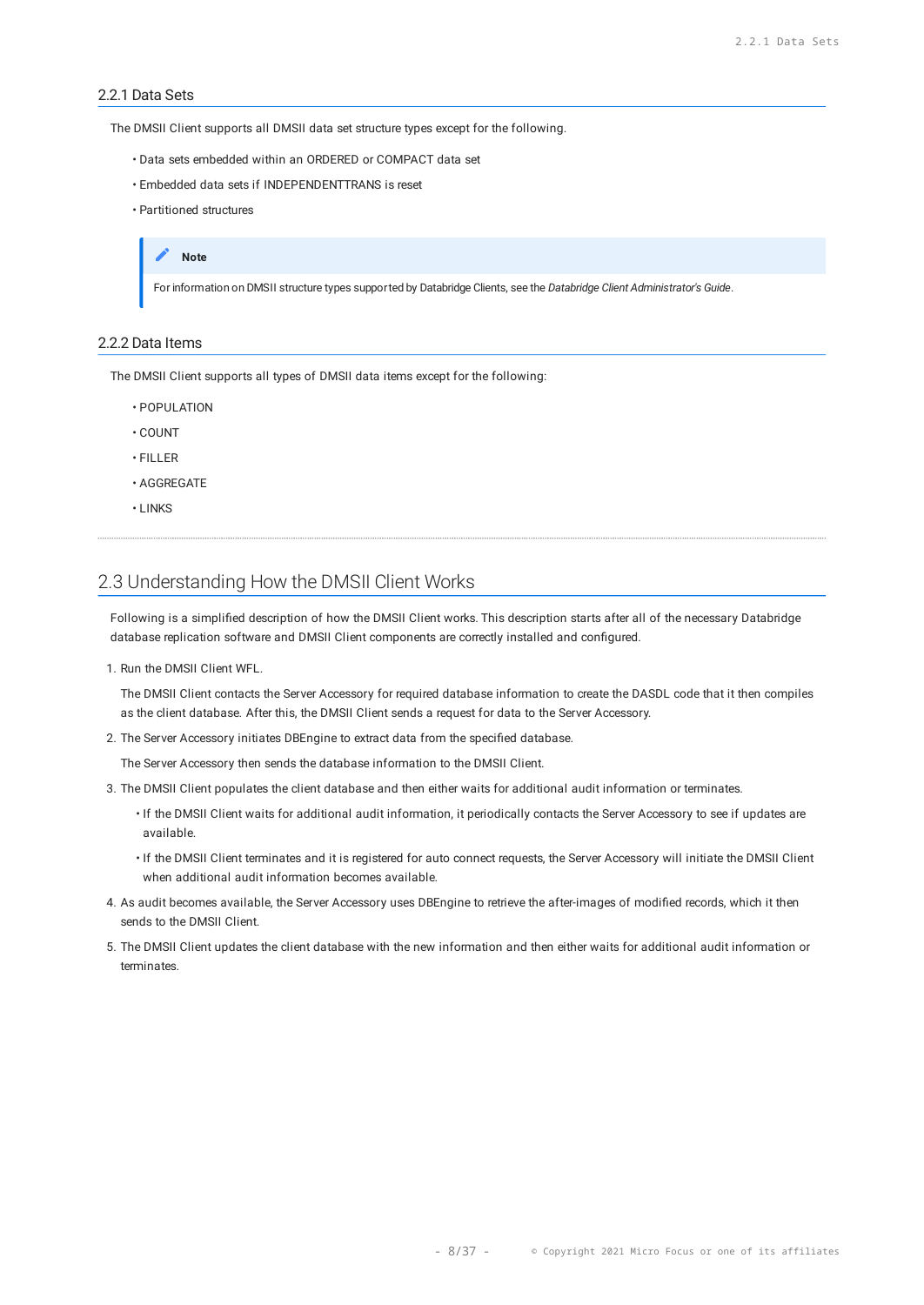# <span id="page-8-0"></span>3. Configuring and Starting the DMSII Client

Complete the following steps to configure and start the DMSII Client to clone the DMSII database.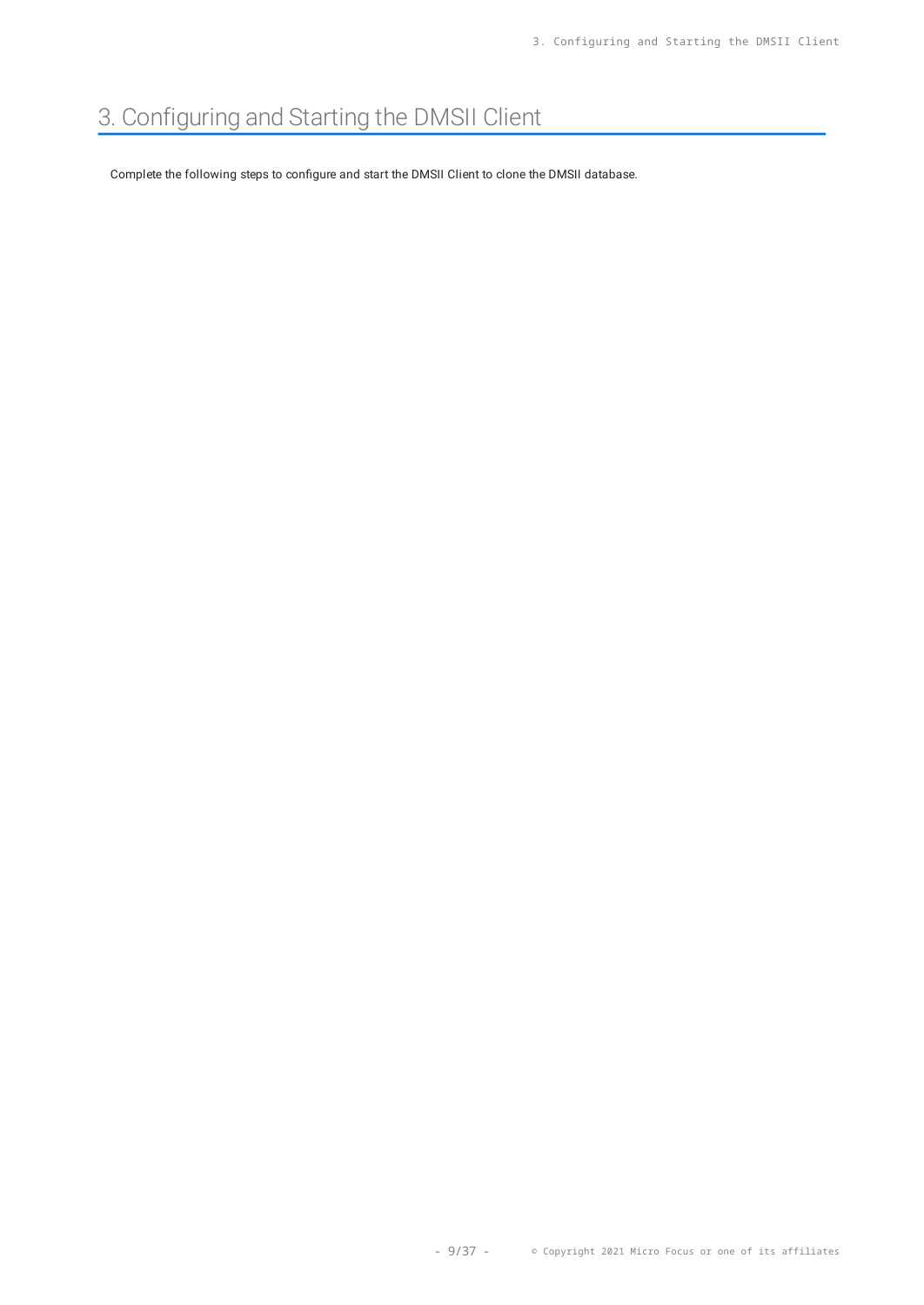### **Note**

If you set COMPILE MANUAL (typically used when the DASDL and DMALGOL compilers are not available to the DMSII Client software) in the DMSII Client parameter file, there are several manual steps you must complete as documented in steps 6 through 13 below.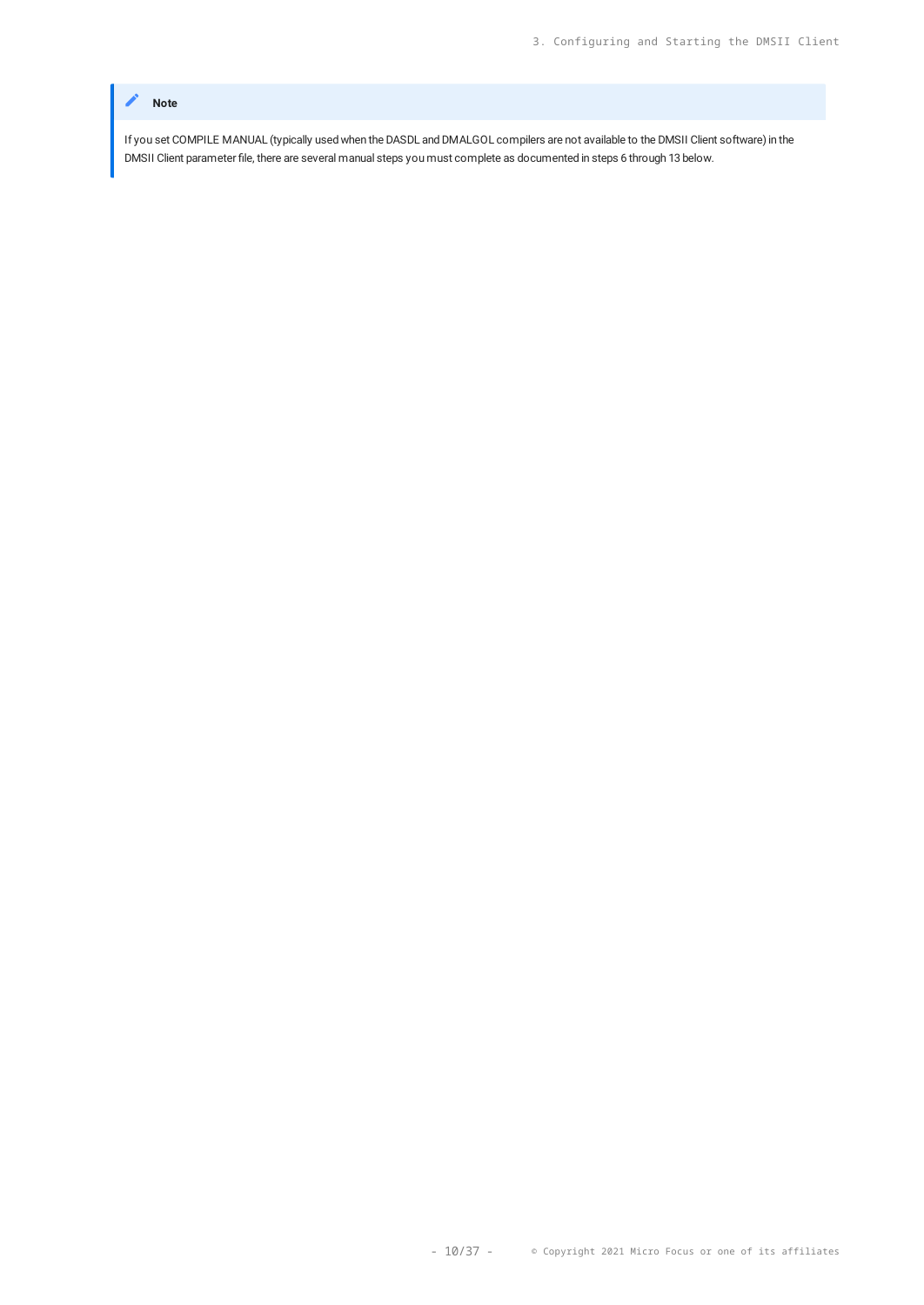1. Get the DMSII Client DASDL patch file using CANDE, as follows:

```
GET PATCH/DATABRIDGE/DMSIICLIENT/SAMPLE/DASDL AS PATCH/
DATABRIDGE/DMSIICLIENT/clientdbname/DASDL
```
where *clientdbname*is the name of the client database you are creating. It is strongly recommended that the name of the client database be different from the name of the primary database so that there is no confusion as to which database you are using.

- 2. Modify and then save the DMSII Client DASDL patch file to reflect settings for your site. See [Modifying the DMSII Client DASDL](#page-11-0) [File.](#page-11-0)
- 3. Get the DMSII Client parameter file using CANDE, as follows:

GET DATA/DMSIICLIENT/SAMPLE/CONTROL AS DATA/DMSIICLIENT/ clientdbname/CONTROL

where *clientdbname*is the name of the client database you are creating.

- 4. Modify and then save the DMSII Client parameter file to reflect settings for your site. See [Modifying the DMSII Client Parameter](#page-13-0) [File.](#page-13-0)
- 5. Start the DMSII Client by entering the following command:

START WFL/DATABRIDGE/DMSIICLIENT ("clientdbname")

where *clientdbname*is the name of the client database you are creating.

The DMSII Client will generate and compile the DASDL for the client database. The message that appears next depends on your setting for the COMPILE parameter in the DMSII Client parameter (step 2).

| Æ                        | <b>Then</b>                                                                                                                                              |
|--------------------------|----------------------------------------------------------------------------------------------------------------------------------------------------------|
| COMPILE AUTO             | The DMSII Client displays the following message and then waits for the DMSupport library to compile:                                                     |
|                          | Waiting for DMSupport compilation                                                                                                                        |
|                          | After DMSupport is compiled, the client database will be initialized with empty structures and then the DMSII<br>Client will clone the primary database. |
|                          | At this point, you are finished with this procedure. Go to "What to Do Next" below.                                                                      |
| COMPILE<br><b>MANUAL</b> | The DMSII Client displays the following message and then terminates:                                                                                     |
|                          | Use WFL/DATABRIDGE/DMSIICLIENT/COMPILEDB to compile <i>clientdbname</i>                                                                                  |
|                          | Continue with step 6.                                                                                                                                    |

6. Compile the client database by starting the following

WFL: WFL/DATABRIDGE/DMSIICLIENT/COMPILEDB ("clientdbname")

where clientdbnameis the name of the client database you are compiling.

7. When the COMPILEDB WFL is finished, if the compiled software is on a different pack or usercode than the DMSII Client, copy the following files to the DMSII Client usercode and pack:

DESCRIPTION/clientdbname DMSUPPORT/clientdbname RECONSTRUCT/clientdbnam OBJECT/DATABRIDGE/DMSIICLIENT/LIB/clientdbname

8. Create the empty database structure by running the following utility:

SYSTEM/DMUTILITY ("DB= clientdbname INITIALIZE =")

9. Run the DMSII Client to clone the database by entering the following command:

START WFL/DATABRIDGE/DMSIICLIENT ("clientdbname")

**What to Do Next**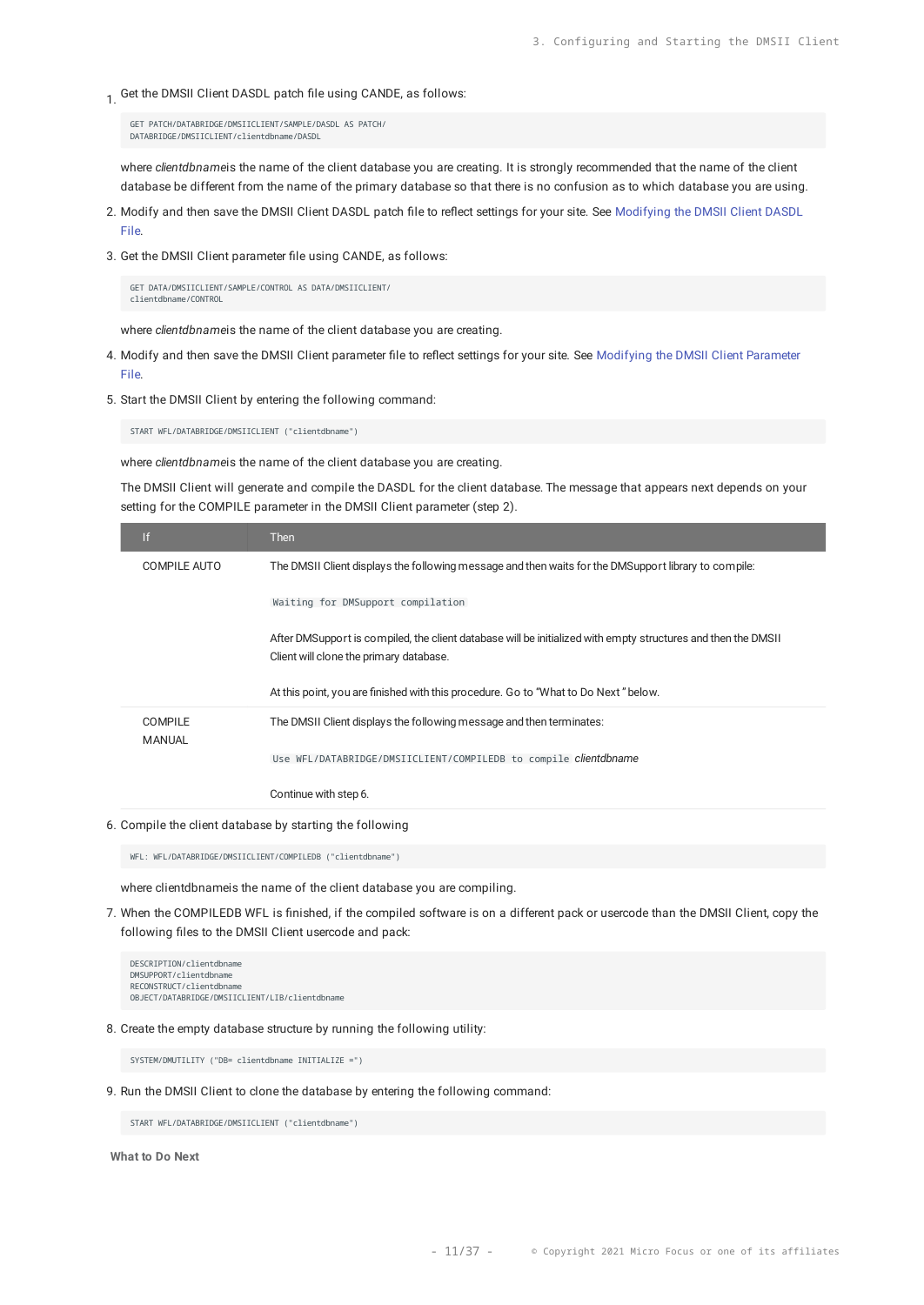The DMSII Client either waits for additional audit information or terminates, depending on the value of the MAXWAIT option in the parameter file. At this point, the client database is ready to use.

If you want to view the status of the DMSII Client, enter the AX STATUS command as described in [DMSII Client AX Commands.](#page-20-0)

You can register the DMSII Client for auto connect so that Databridge Server initiates it when updates are available. To do this, enter the REGISTER command as described [Starting and Stopping the DMSII Client.](#page-18-1)

# <span id="page-11-0"></span>3.1 Modifying the DMSII Client DASDL File

The DMSII Client DASDL file (PATCH/DATABRIDGE/DMSIICLIENT/*clientdbname*/DASDL) is the source file for the client database. It provides information on where and how the client database will be created.

Although this is not a typical option, if you want to make the client database unaudited for improved performance and reduced disk storage, you could set the \\$ UNAUDITED option to compile the library for an unaudited client database. The cost of this is recloning or reloading the database if a failure occurs on the secondary system.

The DMSII Client DASDL file follows the procedure below.



- 3.1.1 Modify the DASDL file settings by completing the following steps:
	- 1. Set the FAMILYNAME attribute in the AUDIT TRAIL section.
- For any primary-side sets you want declared on the client side, declare the following somewhere near the top in the DASDL file: 2.

\$ SET setname1 setname2 setname3 ...

For any primary-side subsets you want declared on the client side, declare one of the following somewhere near the top in the 3. DASDL file:

\$ SET ALLSUBSETS

---or---

\$ SET subsetname1 subsetname2 subsetname3 ...

Change other parameters and audit trail attributes indicated in the comments of the DASDL file, if desired. If you decide to change 4. any of these parameters and audit trail attributes, refer to your Unisys *DMSII Data and Structure Definition Language (DASDL) Programming Reference*manual for detailed information about the parameters and audit file attributes.

# <span id="page-11-1"></span>3.2 Sample DMSII Client DASDL File

Following is the sample DMSII Client DASDL file (PATCH/DATABRIDGE/DMSIICLIENT/*clientdbname*/DASDL) that you must modify by replacing the items in angle brackets with your entry.

| %                                                             | $\gamma$ |
|---------------------------------------------------------------|----------|
| % A Series Databridge DMSIIClient DASDL Skeleton              | $\gamma$ |
| %                                                             | $\gamma$ |
| % Source: PATCH/DATABRIDGE/DMSIICLIENT/SAMPLE/DASDL           | $\gamma$ |
| % Object:                                                     | $\gamma$ |
| %                                                             | $\gamma$ |
| % Copyright (C) 2012 Attachmate Corporation                   | $\gamma$ |
| % All Rights reserved                                         | $\gamma$ |
| %                                                             | $\gamma$ |
|                                                               |          |
| This is the user-modifiable DASDL skeleton for the Databridge |          |
| Client program for DMSII.                                     |          |
|                                                               |          |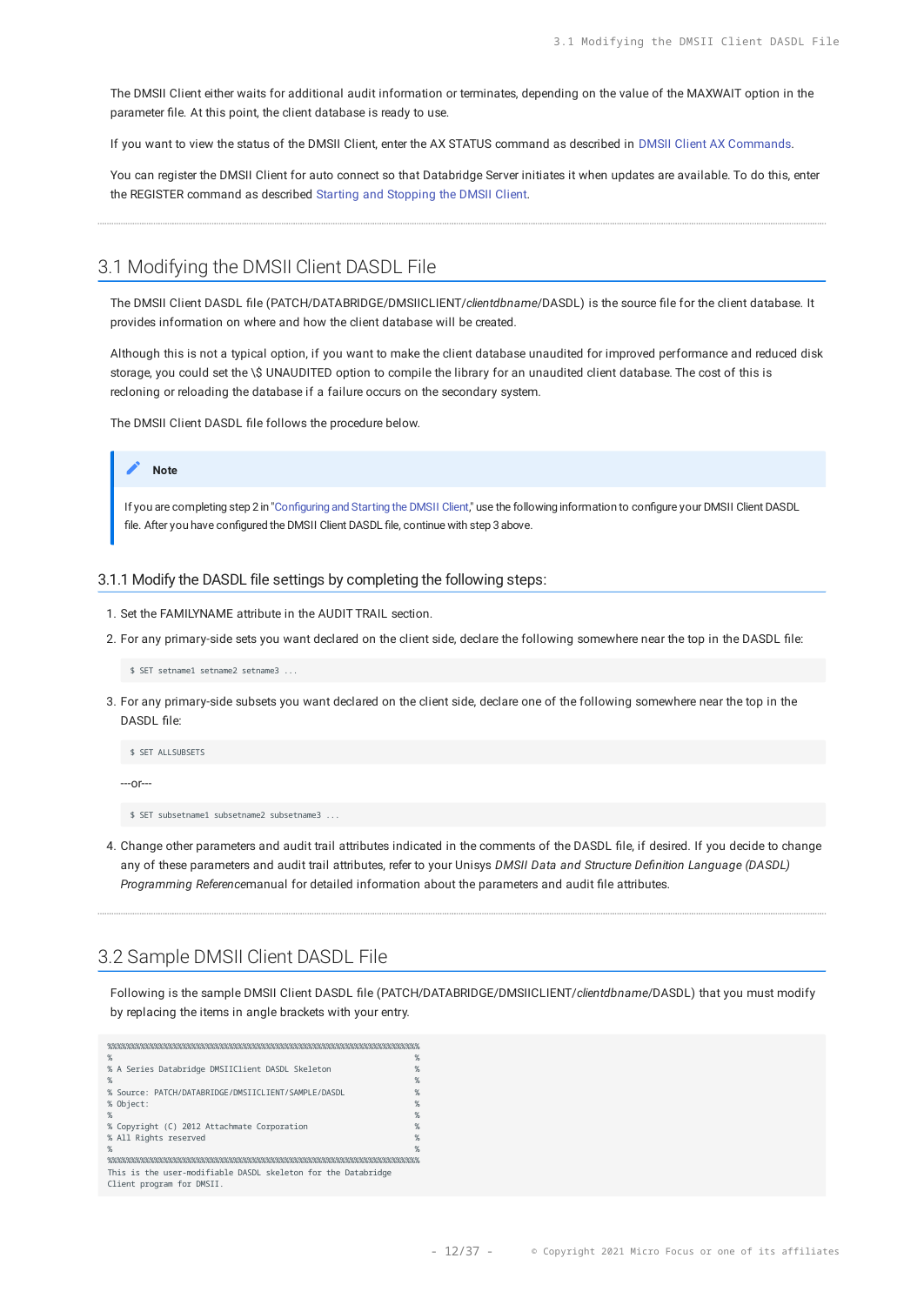```
Before generating a database with the DMSII Client, you may modify
this file with local preferences.
The PARAMETERS and AUDIT TRAIL attributes can be adjusted as desired.
 The DMSII Client can function with any settings in these sections.
By default, the DMSII Client database will not have any of the sets
found in the original database. The generated DASDL, however, does
 contain the declarations for these sets surrounded by a pair of<br>$ SET OMIT = ^ <setname> and $ POP OMIT. The <setname> is the original<br>name of the set minus any hyphens. If you want to include any of these<br>sets in the clie
file *before* the insertion point, which is marked by "@".
For example, if you want to include the sets CUSTNAMESET and ORD-BY-DATE
in the client database you should put the following
lines in this file:
$ SET CUSTNAMESET
$ SET ORDBYDATE
 Important! Save this file as
PATCH/DATABRIDGE/DMSIICLIENT/<clientdb>/DASDL.
Modification history
 --------------------
Version 40.461
Initial version.
Version 41.471
1 Added POPULATIONINCR = 100 to avoid waiting entries messages
about population increases.
Version 42.491
1 Added $ UNAUDITED for compiling an unaudited database.
 Version 50.503
1 Removed the FAMILYNAME option from the DEFAULTS declaration
because the DMSII Client now generates it from the CLIENT
 DATABASE option. Similarly, the CONTROL FILE declaration
has been removed because it is now generated.
End History
$ POP OMIT
DEFAULTS
 (
%- SECURITYGUARD = <guardfiletitle>,
CHECKSUM = TRUE,
DATASET
 (
%- SECURITYGUARD = <guardfiletitle>,
BUFFERS = 0 + 0 PER RANDOM USER
OR 2 PER SERIAL USER,
REBLOCK = TRUE,
POPULATIONINCR = 100,
POPULATIONWARN = 0,
LOCK TO MODIFY DETAILS
 )
SET
 (
%- SECURITYGUARD = <guardfiletitle>,
CHECKSUM = TRUE
 )
);
   %=============================================================
% Don't change any OPTIONS
 %=============================================================
OPTIONS
 (
$ SET OMIT = UNAUDITED
AUDIT,
INDEPENDENTTRANS,
REAPPLYCOMPLETED,
$ POP OMIT % UNAUDITED
ADDRESSCHECK % ADDRESSCHECK must be set
 );
 %=============================================================
% Change PARAMETERS as desired for better performance.
 %=============================================================
PARAMETERS
 (
$ SET OMIT = UNAUDITED
SYNCPOINT = 100 TRANSACTIONS,
CONTROLPOINT = 20 SYNCPOINTS,
$ POP OMIT % UNAUDITED
ALLOWEDCORE = 500000,
OVFRI AYGOAI = 5);
 %=============================================================
% Change AUDIT TRAIL as desired for better performance.
 %=============================================================
$ SET OMIT = UNAUDITED
AUDIT TRAIL
 (
 %=============================================================
% Set FAMILYNAME to the pack for the audit files.
%- FAMILYNAME = <auditpack> COPY TO TAPE AND REMOVE,
              %=============================================================
AREAS = 10,AREASIZE = 1000 BLOCKS,
BLOCKSIZE = 4080 WORDS
UPDATE EOF = 100 BLOCKS,
CHECKSUM = TRUE
 );
$ POP OMIT % UNAUDITED
                                 %=============================================================
% Audit location data set for keeping track of our position
```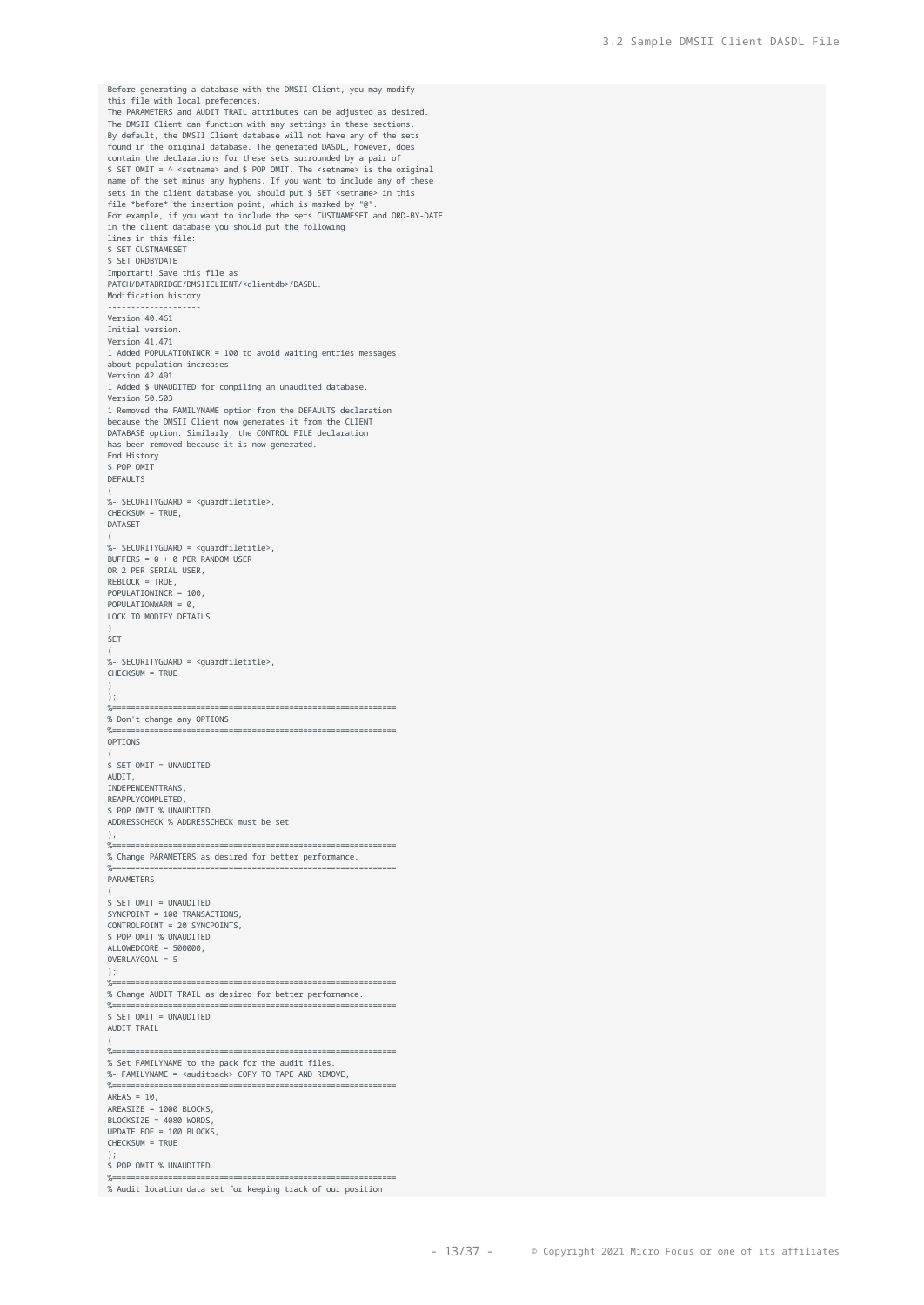| % in the primary database.<br>%                                               |
|-------------------------------------------------------------------------------|
| % *DO NOT MODIFY*                                                             |
|                                                                               |
| AUDITLOCATION DATASET                                                         |
| (                                                                             |
| AL-STRNUM NUMBER (4) INITIALVALUE 0;<br>AL-RECTYPE NUMBER (3) INITIALVALUE 0; |
| AL-MODE NUMBER (1) INITIALVALUE 0;                                            |
| AL-AFN NUMBER (4) INITIALVALUE 0;                                             |
| AL-ABSN REAL (S11) INITIALVALUE 0;                                            |
| AL-SEG REAL (S11) INITIALVALUE 0;                                             |
| AL-INX REAL (S11) INITIALVALUE 0;                                             |
| AL-TIME REAL INITIALVALUE 0;                                                  |
| AL-HOSTINFO REAL INITIALVALUE 0:                                              |
| $\cdot$<br>BLOCKSIZE = 30 RECORDS;                                            |
| ALSET SET OF AUDITLOCATION                                                    |
| <b>KFY</b>                                                                    |
| (                                                                             |
| AL-STRNUM,                                                                    |
| AL-RECTYPE                                                                    |
| $\lambda$                                                                     |
| NO DUPLICATES;                                                                |
| % Select predefined sets                                                      |
| % Put \$ SET <setname> here for any desired sets from the</setname>           |
| % primary database.                                                           |
| %\$ SET CUSTNAMESET                                                           |
| % The following line is the "insertion point" where the                       |
| % generated structures will be inserted.                                      |
| @ Insertion point -- Do NOT delete this line.                                 |
|                                                                               |
| % Logical databases and physical attributes                                   |
| % Put any logical databases or physical                                       |
| % attributes of specific structures here.                                     |
|                                                                               |
| % End DMSTT Client DASDL                                                      |
|                                                                               |

# <span id="page-13-0"></span>3.3 Modifying the DMSII Client Parameter File

The DMSII Client parameter file (DATA/DMSIICLIENT/*clientdbname*/CONTROL) is a SEQDATA file. It provides information on where and how to locate the Server Accessory SOURCE for the primary database.

#### **Note**

If you are completing step 4 in Confi[guring and Starting the DMSII Client,](#page-8-0) use the following information to configure your DMSII Client parameter file. After you have configured the DMSII Client parameter file, continue with step 5.

The following is the sample DMSII Client parameter file that you must modify by replacing the items in angle brackets with your entry.

| 2000 הוא המחשב המחשב המחשב המחשב המחשב המחשב המחשב המחשב המחשב המחשב המחשב המחשב המחשב המחשב המחשב המחשב המחשב<br>המחשב המחשב המחשב המחשב המחשב המחשב המחשב המחשב המחשב המחשב המחשב המחשב המחשב המחשב המחשב המחשב המחשב המחשב המ |   |
|----------------------------------------------------------------------------------------------------------------------------------------------------------------------------------------------------------------------------------|---|
| %                                                                                                                                                                                                                                | % |
| % A Series Databridge DMSII Client Parameter File                                                                                                                                                                                | % |
| %                                                                                                                                                                                                                                | % |
| % Source: DATA/DMSTICLIFNT/SAMPLE/CONTROL                                                                                                                                                                                        | % |
| %                                                                                                                                                                                                                                | % |
| % Version: 6.3                                                                                                                                                                                                                   | % |
| %                                                                                                                                                                                                                                | % |
| % Copyright (C) 2014 Attachmate Corporation                                                                                                                                                                                      | % |
| % All Rights reserved                                                                                                                                                                                                            | % |
| %                                                                                                                                                                                                                                | % |
| n na manaza na manaza na manaza na manaza na manaza na manaza na manaza na manaza na manaza na manaza na manaz<br>Manaza na manaza na manaza na manaza na manaza na manaza na manaza na manaza na manaza na manaza na manaza na  |   |
| % Name of the *** Client *** database.                                                                                                                                                                                           |   |
| % The client database files will be created on the                                                                                                                                                                               |   |
| % <dbpack> family under the <usercode> usercode.</usercode></dbpack>                                                                                                                                                             |   |
| CLIENT DATABASE "( <usercode>)<clientdb> ON <dbpack>"</dbpack></clientdb></usercode>                                                                                                                                             |   |
| % Client database DMSUPPORT title.                                                                                                                                                                                               |   |
| % Default: ( <usercode>)DMSUPPORT/<clientdb> ON <dbpack></dbpack></clientdb></usercode>                                                                                                                                          |   |
| % DMSUPPORT " <dmsupporttitle>" % (Optional)</dmsupporttitle>                                                                                                                                                                    |   |
| % Client database Reconstruct title.                                                                                                                                                                                             |   |
| % Default: ( <usercode>)RECONSTRUCT/<clientdb></clientdb></usercode>                                                                                                                                                             |   |
| % ON <dbpack></dbpack>                                                                                                                                                                                                           |   |
| % RECONSTRUCT " <reconstructtitle>" % (Optional)</reconstructtitle>                                                                                                                                                              |   |
| % DMSII software titles                                                                                                                                                                                                          |   |
| DMCONTROL "SYSTEM/DMCONTROL ON DISK"                                                                                                                                                                                             |   |
| DMUTILITY "SYSTEM/DMUTILITY ON DISK"                                                                                                                                                                                             |   |
| DMALGOL "SYSTEM/DMALGOL ON DISK"                                                                                                                                                                                                 |   |
| DASDL "SYSTEM/DASDL ON DISK"                                                                                                                                                                                                     |   |
| BUILDREORG "SYSTEM/BUILDREORG ON DISK"                                                                                                                                                                                           |   |
|                                                                                                                                                                                                                                  |   |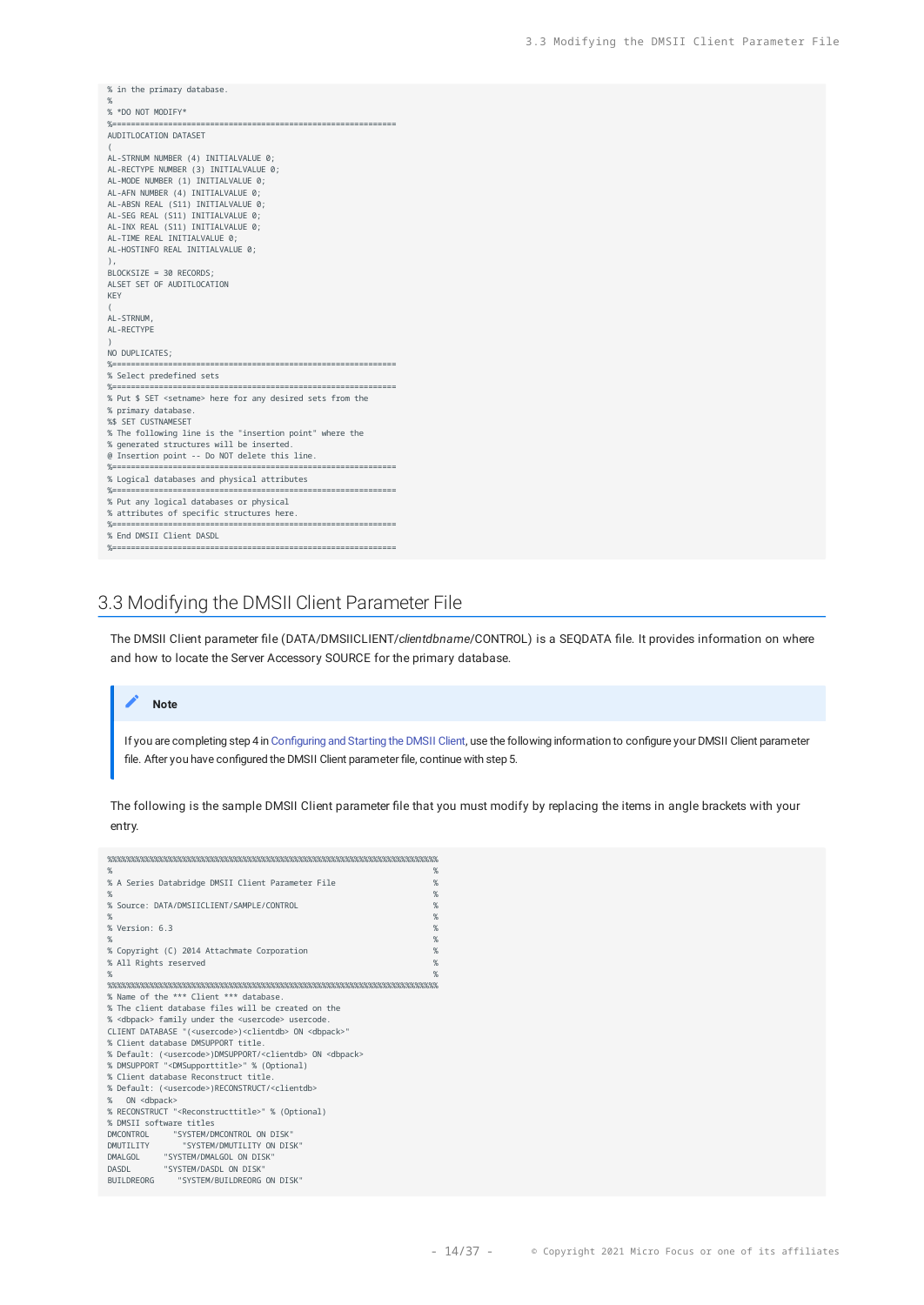REORGSYM "DATABASE/REORGSYMBOLIC ON DISK" PROPERTIES "DATABASE/PROPERTIES ON DISK" % How to locate the Server Accessory SOURCE ...<br>SOURCE <sourcename> % SOURCE name in the Server Accessory parameter file<br>AT <host> % = % SOURCE name in the Server Accessory's hostname or IP address<br>VIA TCPIP % network prot % (FOREVER means to retry indefinitely; % DONTWAIT means do not retry at all) COMPILE AUTO % automatically compile% COMPILE MANUAL % user is responsible for compiling % the client database using % WFL/DATABRIDGE/DMSIICLIENT/COMPILEDB % Disable the following data sets ... % DISABLE dataset1, dataset2, ...

% DISABLE ALL EXCEPT dataset1, dataset2, ...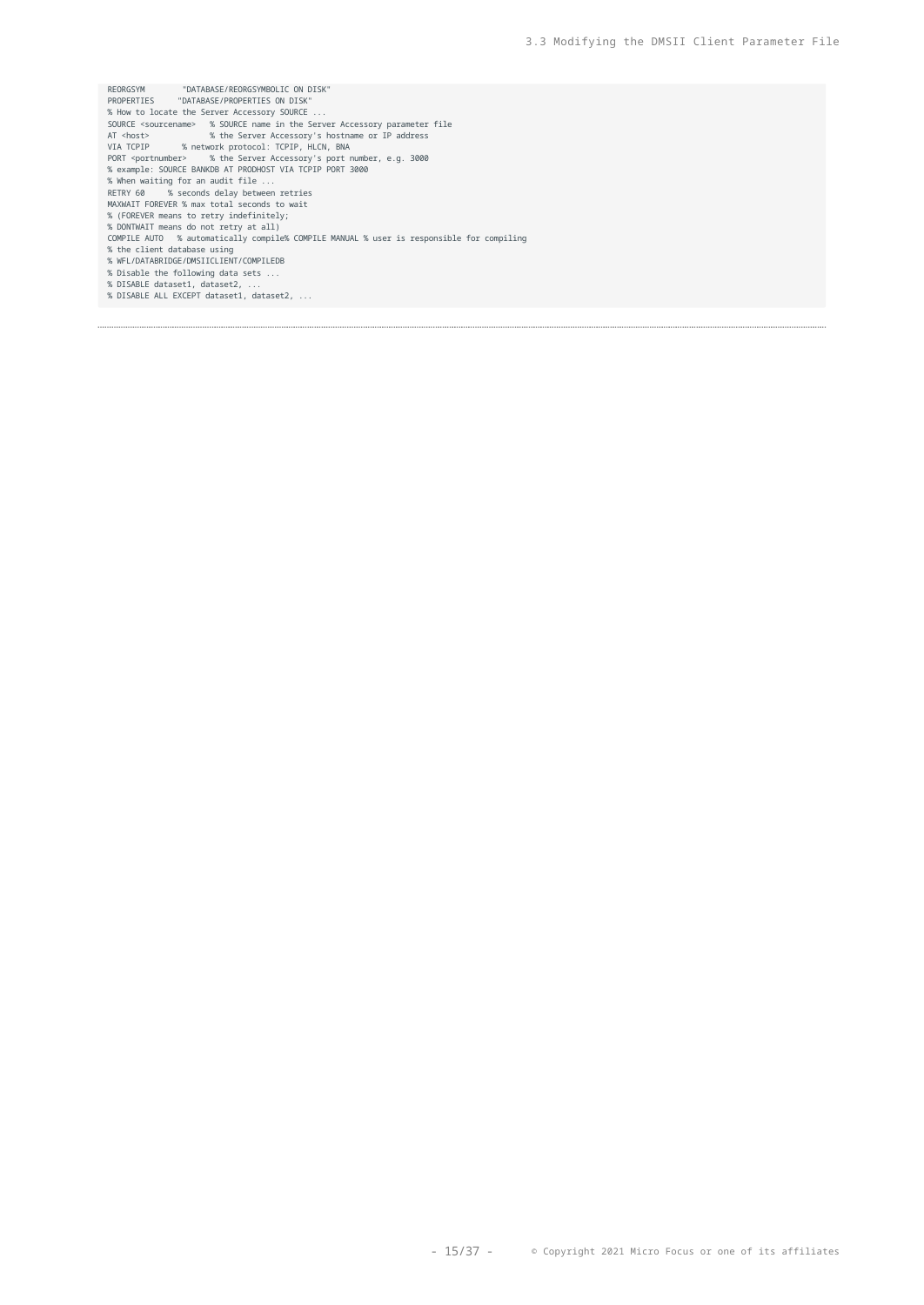# <span id="page-15-0"></span>4. DMSII Client Parameters

Note the following for the format of the DMSII Client parameter file:

- You can list the options in the parameter file in any order. •
- You can list multiple options on a single line. •
- You can split options across multiple lines. •
- There is no termination character. •
- There is no continuation character. •
- $\cdot$  The comment character is the percent sign (%). The comment character can appear anywhere on a line and anything after the comment character is ignored.
- If you name any entry the same as a parameter file keyword, enclose the name in "quotation marks." For example, if you create a filter named SOURCE (which is also the name of a keyword in the DMSII Client parameter file), enclose SOURCE in "quotation marks" as follows:

FILTER "SOURCE"

The remainder of this section explains each option in the DMSII Client parameter file.

# <span id="page-15-1"></span>4.1 CLIENT DATABASE *"title"*

**Required:** Enter the name you want to use for the client database. It is strongly recommend that the name of the client database be different from the name of the primary database so that there is no confusion as to which database you are using.

If you specify the optional usercode and dbpack, they apply to the DMSII CONTROL file and the database files, as in this example:

CLIENT DATABASE "(DBRIDGE)BANKCLIENTDB ON DBPACK"

In this example:

- The generated client database files (CONTROL file, data sets, and sets) will have the DBRIDGE usercode and reside on DBPACK.
- By default, DMSUPPORT will have the DBRIDGE usercode and reside on DBPACK.
- The DESCRIPTION file will be on the database family under the usercode the DMSII Client is running under.

### <span id="page-15-2"></span>4.2 DMSUPPORT *"title"*

**Required:** If you want the DMSupport library for the client database to have a specific name, enter that name in this parameter. The default support library is as follows:

(dbusercode)DMSUPPORT/clientdbname ON dbpack

### <span id="page-15-3"></span>4.3 RECONSTRUCT *"title"*

**Optional:** If you want the Reconstruct program for the client database to have a specific name, enter that name in this parameter. The default program name is as follows:

(dbusercode)RECONSTRUCT/clientdbname ON dbpack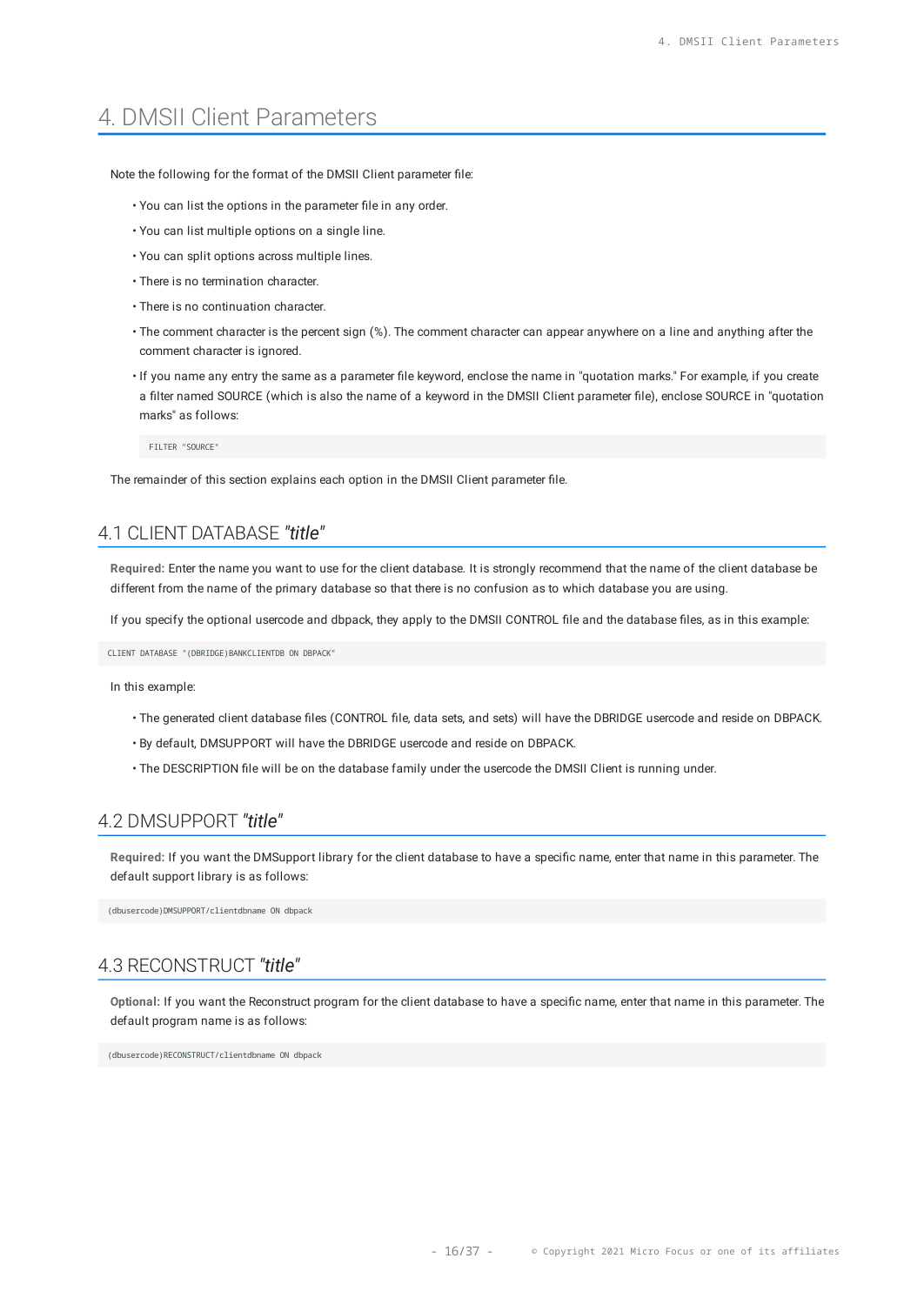# <span id="page-16-0"></span>4.4 DMS Software Titles

**Optional:** The DMSII Software Titles parameter allows you to specify a different title for a variety of DMSII-related programs. This allows you to use nonstandard names for these programs, in addition to specifying usercodes and pack names, as in the following examples:

| <b>DMCONTROL</b>  | "(500) SYSTEM/DMCONTROL ON SYSPACK" |
|-------------------|-------------------------------------|
| DMUTILITY         | "SYSTEM/500/DMUTILITY ON SYSPACK"   |
| <b>DMALGOL</b>    | "*SYSTEM/DMALGOL ON SYSPACK"        |
| <b>DASDL</b>      | "SYSTEM/DASDL ON SYSPACK"           |
| <b>BUTLDREORG</b> | "SYSTEM/BUILDREORG ON SYSPACK"      |
| REORGSYM          | "DATABASE/REORGSYMBOLIC ON DBPACK"  |
| <b>PROPERTTES</b> | "DATABASE/PROPERTIES ON DBPACK"     |

SOURCE sourcename AT host VIA protocol PORT portnumber

# <span id="page-16-1"></span>4.5 SOURCE

**Required:** The SOURCE parameter is a four-part parameter that enables the DMSII Client to link up with DBServer. The syntax of the SOURCE parameter is as follows:

| Where      | Is                                                                                                           |
|------------|--------------------------------------------------------------------------------------------------------------|
| sourcename | The name of the SOURCE in the DBServer parameter file associated with the<br>database you want to replicate. |
| host       | The host name or the IP address where DBServer or DBEnterprise is running.                                   |
|            | NOTE: The host name can contain multiple nodes separated by periods.                                         |
| protocol   | <b>TCPIP</b>                                                                                                 |
| portnumber | The DBServer port number usig TCP/IP                                                                         |

### <span id="page-16-2"></span>4.6 RETRY

**Optional:** The default is 60 seconds. Enter the number of seconds you want the DMSII Client to wait before it retries its available audit check. If more audit is unavailable, the DMSII Client will wait the number of seconds you specify before checking again.

# <span id="page-16-3"></span>4.7 MAXWAIT

**Optional:** The default is FOREVER. Enter the maximum number of seconds you want the DMSII Client to wait for more audit to become available. Since the DMSII Client is designed to run continuously, you can use the default of FOREVER to indicate there is no limit to the waiting time. You can also enter DONTWAIT to indicate that the DMSII Client should immediately terminate when no updates are available.

When you enter a value, the DMSII Client will check for more audit every *nn*seconds, where *nn*is the value of the RETRY option. If the MAXWAIT time expires before more audit becomes available, the DMSII Client terminates. Once the DMSII Client terminates, you must restart it manually, unless you enabled the auto connect feature.

See REGISTER in [Starting and Stopping the DMSII Client](#page-18-1) for instructions on registering the DMSII Client for auto connect.

### <span id="page-16-4"></span>4.8 COMPILE

**Optional:** The default is COMPILE AUTO. This parameter determines whether or not the DMSII Client will automatically compile the client database and support library when the client database is created or in the event of a reorganization. If the DASDL and DMALGOL compilers are not available to the DMSII Client software, use the COMPILE MANUAL option.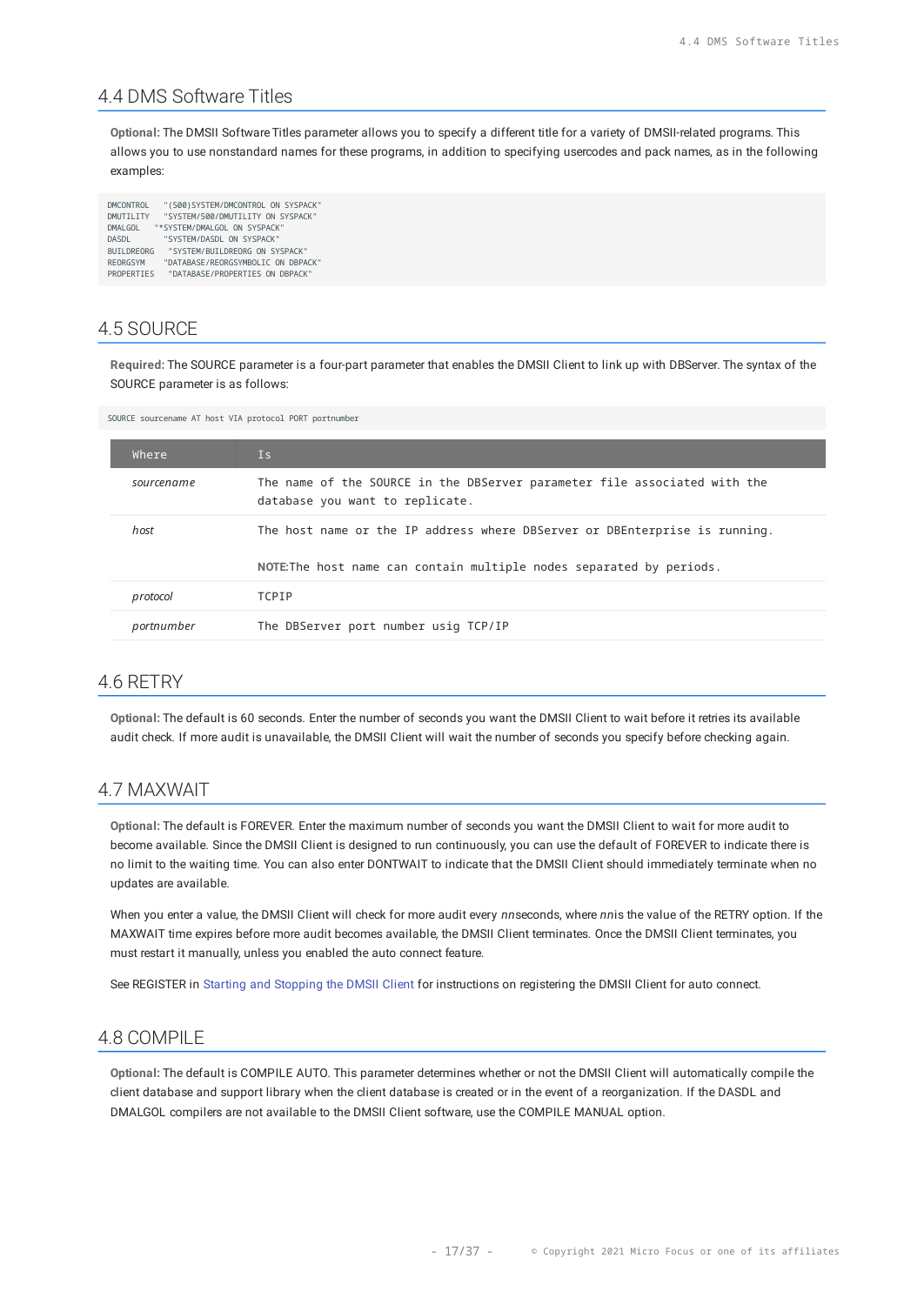When you run the DMSII Client with the COMPILE MANUAL option set, the DMSII Client will generate the client database DASDL source and the patch files for the support library and then terminate with the following message:

"Use WFL/DATABRIDGE/DMSIICLIENT/COMPILEDB to compile clientdbname"

For instructions, see [When COMPILE Is Set to MANUAL](#page-21-2).

# <span id="page-17-0"></span>4.9 INSERT SERVER TIMESTAMP

**Optional:** This parameter adds a timestamp to each data set record that contains the time the application on the primary system last updated the record.

If you want to use the INSERT SERVER TIMESTAMP parameter, you must add it to the DMSII Client parameter file. By default, it does not appear in the file.

### <span id="page-17-1"></span>4.10 DISABLE

**Optional:** This parameter allows you to exclude specific data sets from being replicated to the client database. Use this parameter when you want to exclude a portion of a database from being replicated.

To exclude a portion of a database, enter the data sets that you want to exclude in this field, separated by commas, as in the following example:

DISABLE CUSTOMER, ACCOUNT, EMPLOYEES

When the client database is generated, any disabled data sets are omitted from the DASDL. If a data set is disabled after the initial client database is generated it remains in the client database but none of its updates are replicated.

### <span id="page-17-2"></span>4.11 DISABLE ALL EXCEPT

**Optional:** This parameter allows you to exclude all data sets except the ones listed from being replicated to the client database. Use this parameter when you want to include only a portion of a database.

To replicate a portion of a database, enter the data sets that you want to replicate in this field, separated by commas, as in the following example:

DISABLE ALL EXCEPT CUSTOMER, ACCOUNT, EMPLOYEES

When the client database is generated, any disabled data sets are omitted from the DASDL. If a data set is disabled after the initial client database is generated it remains in the client database but none of its updates are replicated.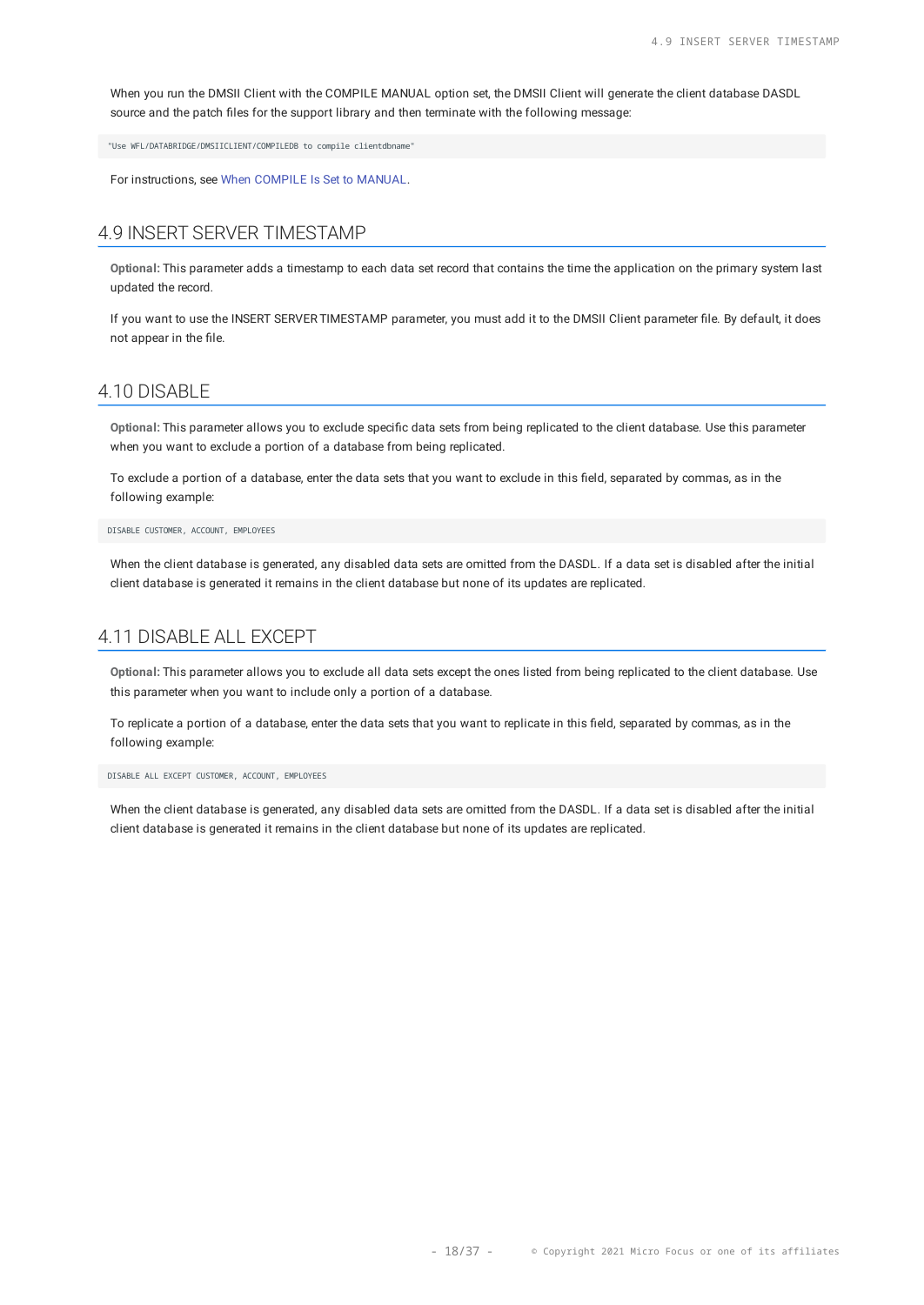# <span id="page-18-0"></span>5. Command Reference

This chapter explains the DMSII Client commands.

# <span id="page-18-1"></span>5.1 Starting and Stopping the DMSII Client

This section describes how to start and stop the DMSII Client. For normal processing, use the START WFL/DATABRIDGE/ DMSIICLIENT (\"*clientdbname*\") command. Depending on your processing needs, you might use one of the following optional second parameters. The DMSII Client defaults to the UPDATE command if you do not add a second parameter to the START WFL.

Starting the DMSII Client Using an Optional Second Parameter

By adding an optional second parameter to the START WFL/DATABRIDGE/DMSIICLIENT command, you can change how the DMSII Client runs. Following are the optional parameters that you can use:

- UPDATE [*datasetlist*] •
- CLONE [*datasetlist*] •
- STATUS [*datasetlist*] •
- REGISTER port [*password*] •
- CLEAN •
- LOCATION *afn absn seg inx* •

#### 5.1.1 UPDATE

START WFL/DATABRIDGE/DMSIICLIENT (" clientdbname ","UPDATE [datasetlist] ")

Use this command to process data set record updates. If you specify a list of data sets, only those data sets will be updated.

#### 5.1.2 CLONE

START WFL/DATABRIDGE/DMSIICLIENT (" clientdbname ","CLONE [datasetlist] ")

Use this command to reclone data sets. If you specify a list of data sets, only those data sets will be recloned.

#### 5.1.3 STATUS

STATUS START WFL/DATABRIDGE/DMSIICLIENT (" clientdbname ","STATUS [datasetlist] ")

Use this command to generate a report showing the data set structure number, name, mode (which can be normal, clone, fixup, purge, or reorg), and audit location. If you specify a list of data sets, only those data sets will appear in the report. The following is an example of status report:

| Databridge DMSII Client                                      |                             |                                                                 |  |               |          |  |                                                                             |
|--------------------------------------------------------------|-----------------------------|-----------------------------------------------------------------|--|---------------|----------|--|-----------------------------------------------------------------------------|
|                                                              | .=====================      |                                                                 |  |               |          |  |                                                                             |
|                                                              |                             | Version 6.6.0.003 compiled Wednesday, April 19, 2016 @ 06:37:45 |  |               |          |  |                                                                             |
|                                                              |                             | Started Tuesday, April 18,2017 @ 10:51:52                       |  |               |          |  |                                                                             |
|                                                              |                             |                                                                 |  |               |          |  | DMSIIClient Status Report for (DB66)BANKCLIENT ON DB as of Tuesday, January |
|                                                              |                             | 26. 2016 @ 10:51:54                                             |  |               |          |  |                                                                             |
| Str#                                                         | Name                        |                                                                 |  | Mode AFN ABSN |          |  | Segment Index Host info                                                     |
|                                                              |                             |                                                                 |  |               |          |  |                                                                             |
|                                                              |                             | (common) normal 9 1509                                          |  |               | 16155 10 |  | B3BD2517F570                                                                |
|                                                              | 13 BANK                     | normal 9                                                        |  | 1509 16155 10 |          |  | B3BD2517F570                                                                |
|                                                              |                             | 16 BRANCH normal 9 1509 16155 10                                |  |               |          |  | B3BD2517F570                                                                |
|                                                              | 30 TELLER                   | normal 9 1509 16155 10                                          |  |               |          |  | B3BD2517F570                                                                |
| Databridge Client Information                                |                             |                                                                 |  |               |          |  |                                                                             |
|                                                              |                             |                                                                 |  |               |          |  |                                                                             |
| CS460:1122 MARS SSR 58.150.0453, microcode 11.609<br>System: |                             |                                                                 |  |               |          |  |                                                                             |
| Task:                                                        |                             |                                                                 |  |               |          |  | 40405/40406 50 (DB66) (DB66)OBJECT/DATABRIDGE/DMSIICLIENT                   |
| ON USER                                                      |                             |                                                                 |  |               |          |  |                                                                             |
|                                                              |                             | Processor time: .34645 seconds                                  |  |               |          |  |                                                                             |
|                                                              | $T/0$ time:<br>0.45 seconds |                                                                 |  |               |          |  |                                                                             |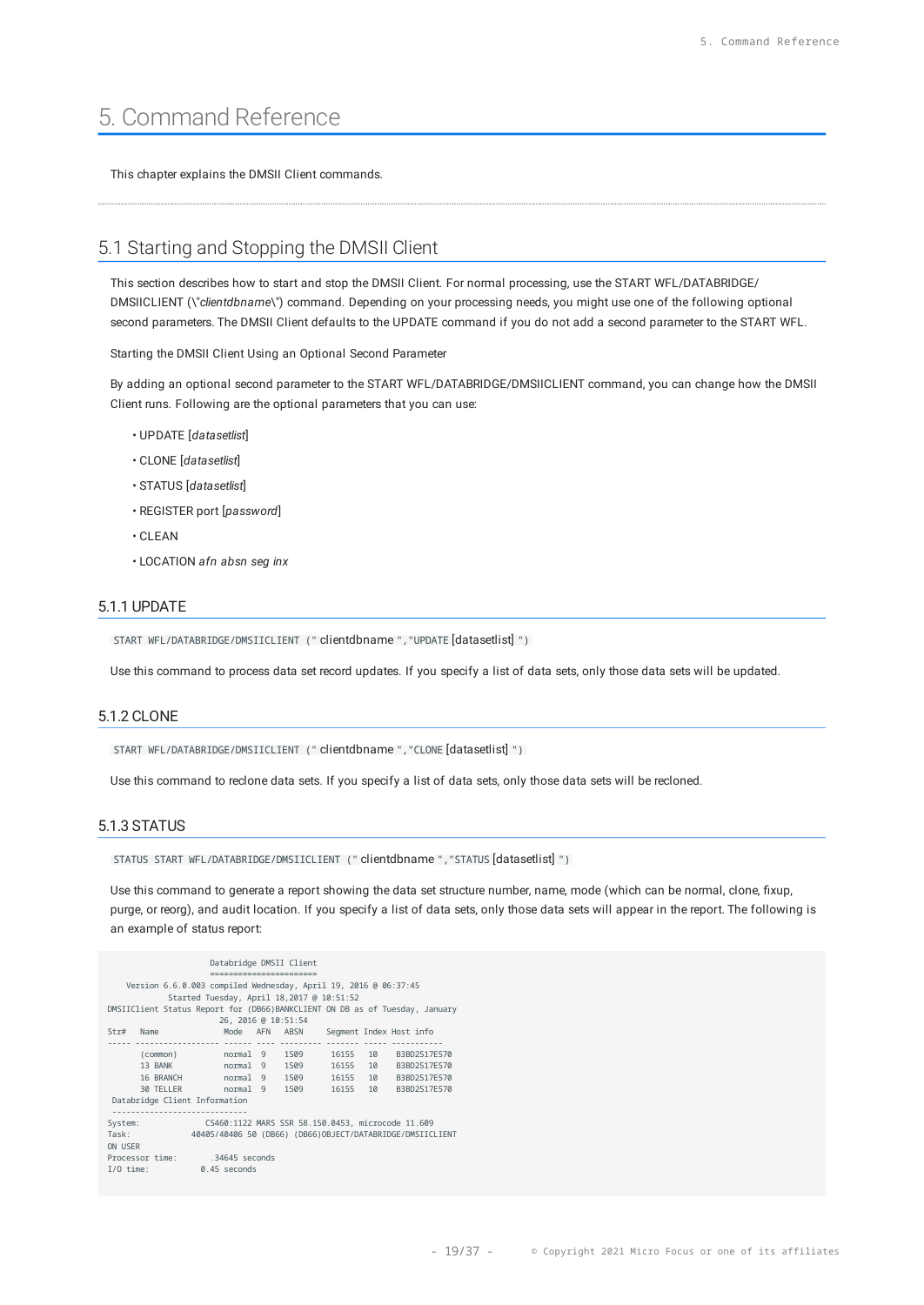```
ReadyQ time: 0.05 seconds
Audit location: AFN=9, ABSN=1509, updates=0, errors=0
```
#### 5.1.4 REGISTER

```
START WFL/DATABRIDGE/DMSIICLIENT
(\"clientdbname\",\"REGISTER port\[password\]\")
```
Use this command to register the DMSII Client to listen to the specified port for auto connect requests, which indicates that additional audit information is available. If additional audit file information is available, Databridge Server initiates the DMSIIClient, which automatically requests updates from the primary database and then updates the client database.

The port number must match the AUTO CONNECT port number specified in the DBServer parameter file (refer to Databridge Server in the *Databridge Host Administrator's Guide*).

The password must be the password you use to sign on to the usercode containing the DMSII Client software. If you do not supply a password, you must enter the following command from MARC or the ODT to modify the registration with the proper password so that the DMSII Client will run under the proper usercode:

NA REG MOD PROV DBCLIENT *port* PROV TASK ATTRIBUTES (VALUE= *port* ; TASKSTRING=" *clientdbname* ";USERCODE= usercode/*password* )

The REGISTER command creates a file called DATA/DMSIICLIENT/*clientdbname*/AUTOCONNECT, which contains the NA commands to register it. If you perform the REGISTER command under a privileged usercode, the DMSII Client automatically loads the file and registers it. If you are running under a nonprivileged usercode, enter the following from either the ODT or a privileged usercode in MARC:

NA LOAD ( usercode )DATA/DMSIICLIENT/ clientdbname /AUTOCONNECT ON familyname

where *usercode*is the nonprivileged usercode used to run the DMSII Client REGISTER command and *familyname*is the pack where you ran the DMSII Client REGISTER command.

#### 5.1.5 CLEAN

START WFL/DATABRIDGE/DMSIICLIENT (" *clientdbname* ","CLEAN")

Use this command to remove the client database and regenerate it from scratch.

#### 5.1.6 LOCATION

START WFL/DATABRIDGE/DMSIICLIENT (" *clientdbname* ","LOCATION *afn absn seg inx* ")

Use this command to insert a specific audit location in the DMSII Client database control table. The next time the DMSII Client runs, it will start retrieving updates from this point.

This command is intended for sites that load a clone of the primary database using a method other than the DMSII Client.

#### **Caution**

The DMSII Client will not check the validity of the indicated audit location.

# <span id="page-19-0"></span>5.2 Stopping the DMSII Client

In most cases, you do not need to stop the DMSII Client. However, if you do want to stop the DMSII Client, enter the following:

*mixnumber* AX QUIT

where *mixnumber* is the mix number of the DMSII Client. The DMSII Client will terminate at the next quiet point.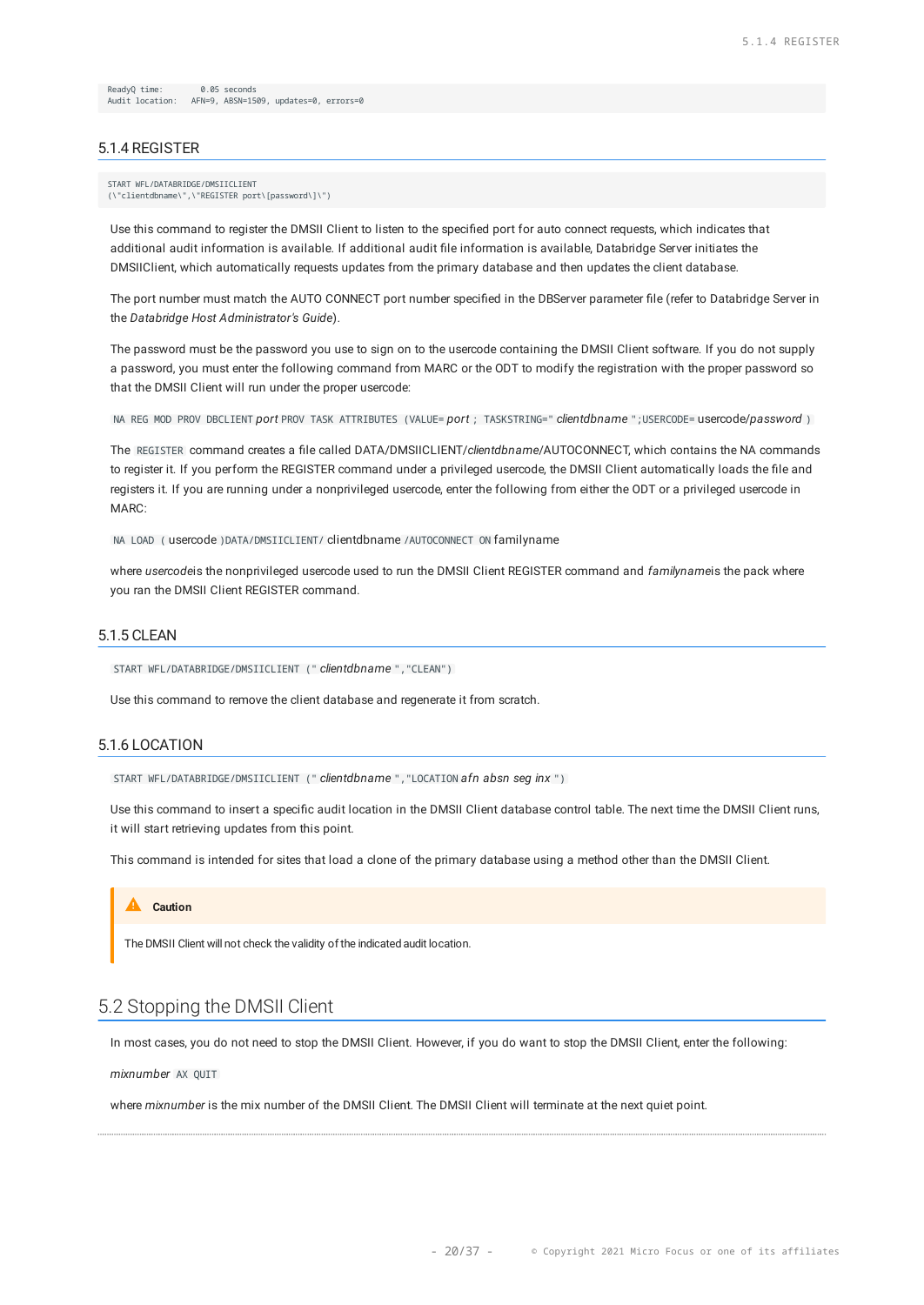# <span id="page-20-0"></span>5.3 DMSII Client AX Commands

You can enter the following AX commands anytime the DMSII Client is running.

#### <span id="page-20-1"></span>5.3.1 AX STATUS

To display the current AFN, ABSN, number of successful updates, and errors, enter the following:

*mixnumber* AX STATUS

where *mixnumber*is the mix number of the DMSII Client.

The following is an example of what appears when you enter an AX STATUS command:

DMSIIClient: AFN=38, ABSN=17877, updates=301, errors=0.

#### 5.3.2 AX QUIT

The following is an example of what appears when you enter an AX QUIT command:

```
DMSIIClient: Terminating at end of transaction group.
DMSIIClient: AFN=38, ABSN=17877, updates=0, errors=0.
DMSIIClient: [0007]: Active audit file 39 is unavailable.
```
To restart the DMSII Client see [Starting and Stopping the DMSII Client](#page-18-1).

#### 5.3.3 AX HELP

To display the AX commands that you can use with the DMSII Client, enter the following command:

mixnumber AX HELP

where *mixnumber*is the mix number of the DMSII Client.

The following is an example of what appears when you enter an AX HELP command:

DMSIIClient: Valid commands: STATUS, QUIT.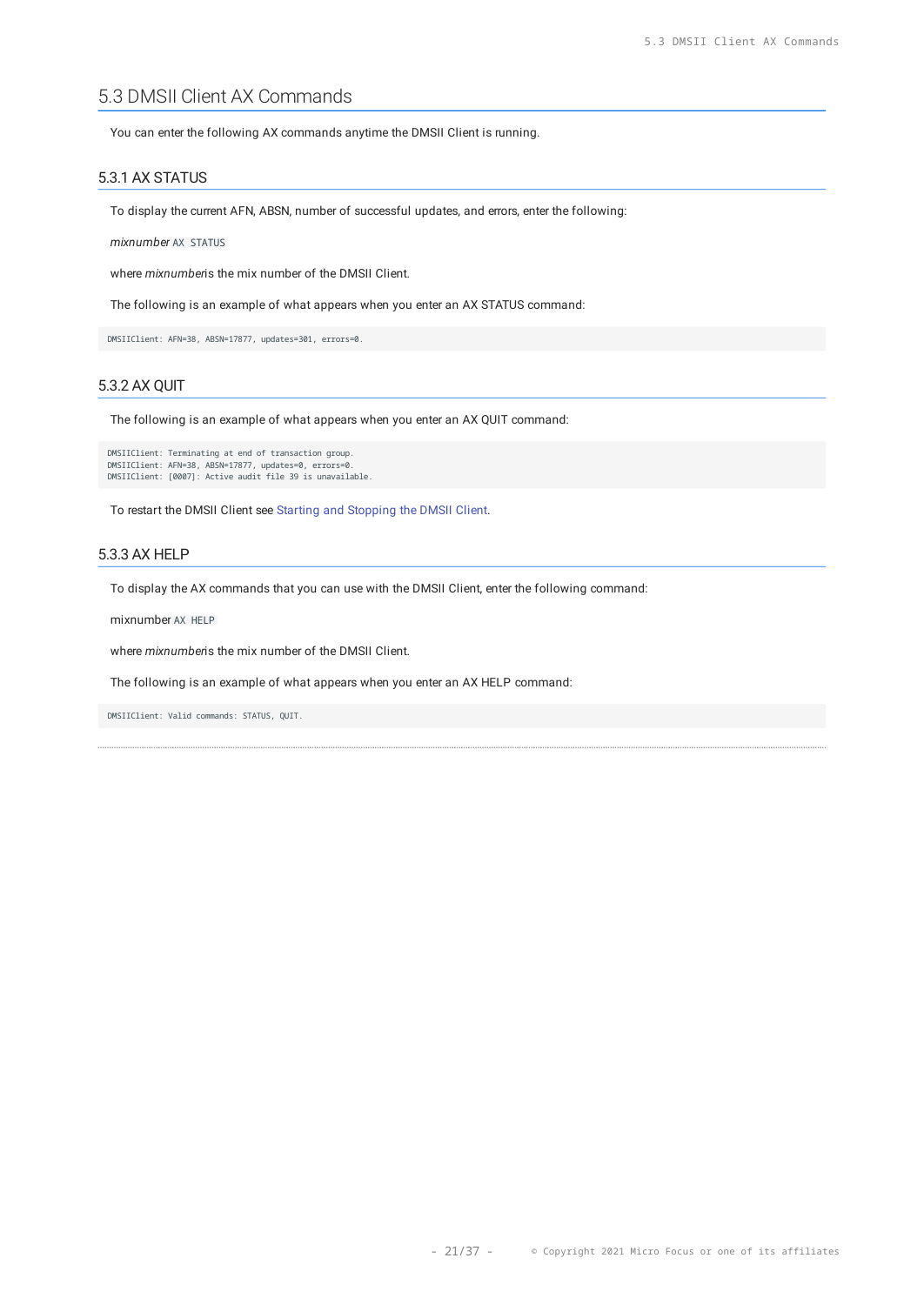# <span id="page-21-3"></span><span id="page-21-0"></span>6. Database Update and Reorganization

This chapter contains information on what to do if there is a DASDL update or reorganization of the primary database. There are two ways to compile the client DASDL and the DMSII Client Library, depending on how you configured the COMPILE parameter.

# <span id="page-21-1"></span>6.1 When COMPILE Is Set to AUTO

If you set the COMPILE option to AUTO and a reorganization of the primary database occurs, the DMSII Client automatically generates the client database DASDL source and patch files for the DMSII Client support library, initiates several jobs to update the client database, and then displays the following:

Waiting for DMSupport compilation`

After the DMSUPPORT library is compiled, the DMSII Client will compile and run a Reorganization program. The DMSII Client then resumes normal processing.



The DASDL source generated by the DMSIII Client is now named **SOURCE**/DATABRIDGE/DMSIICLIENT/DASDL/*databasename*instead of **SYMBOL**/DATABRIDGE/DMSIICLIENT/DASDL/*databasename*.

# <span id="page-21-2"></span>6.2 When COMPILE Is Set to MANUAL

If you set the COMPILE option to MANUAL and a reorganization of the primary database occurs, the DMSII Client automatically does the following:

Generates the client database DASDL source and patch files for the DMSII Client support library. •

#### **Note**

The DASDL source generated by the DMSIII Client is now named **SOURCE**/DATABRIDGE/DMSIICLIENT/DASDL/*databasename* instead of **SYMBOL**/DATABRIDGE/DMSIICLIENT/DASDL/*databasename*.

Terminates with the following message: •

"Use WFL/DATABRIDGE/DMSIICLIENT/COMPILEDB to compile *clientdbname*"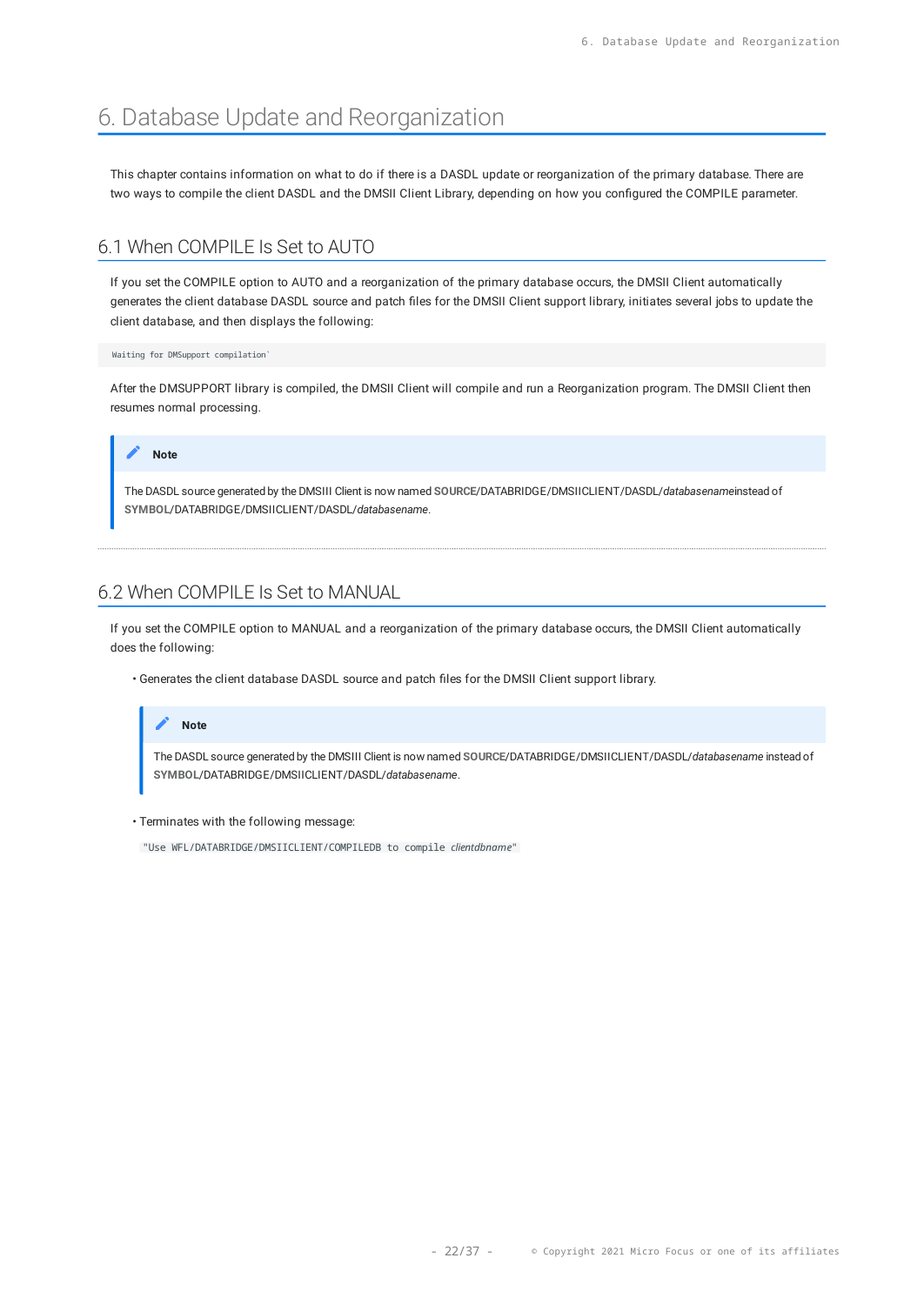At this point, you must do the following:

1. Have the system administrator who has access to the DASDL and DMALGOL compilers start the following WFL to compile the client database and the DMSII Client support library:

START WFL/DATABRIDGE/DMSIICLIENT/COMPILEDB ("*clientdbname*")

2. After WFL/DATABRIDGE/DMSIICLIENT/COMPILEDB is finished, if the compiled software is on a different pack or usercode than the DMSII Client, copy the following files to the DMSII Client usercode and pack:

DESCRIPTION/ *clientdbname*

DMSUPPORT/ *clientdbname*

RECONSTRUCT/ *clientdbname*

OBJECT/DATABRIDGE/DMSIICLIENT/LIB/ *clientdbname*

Start the DMSII Client by entering the following command: 3.

START WFL/DATABRIDGE/DMSIICLIENT (" *clientdbname* ")

where *clientdbname*is the name of your client database. The DMSII Client updates the client database and then resumes normal processing.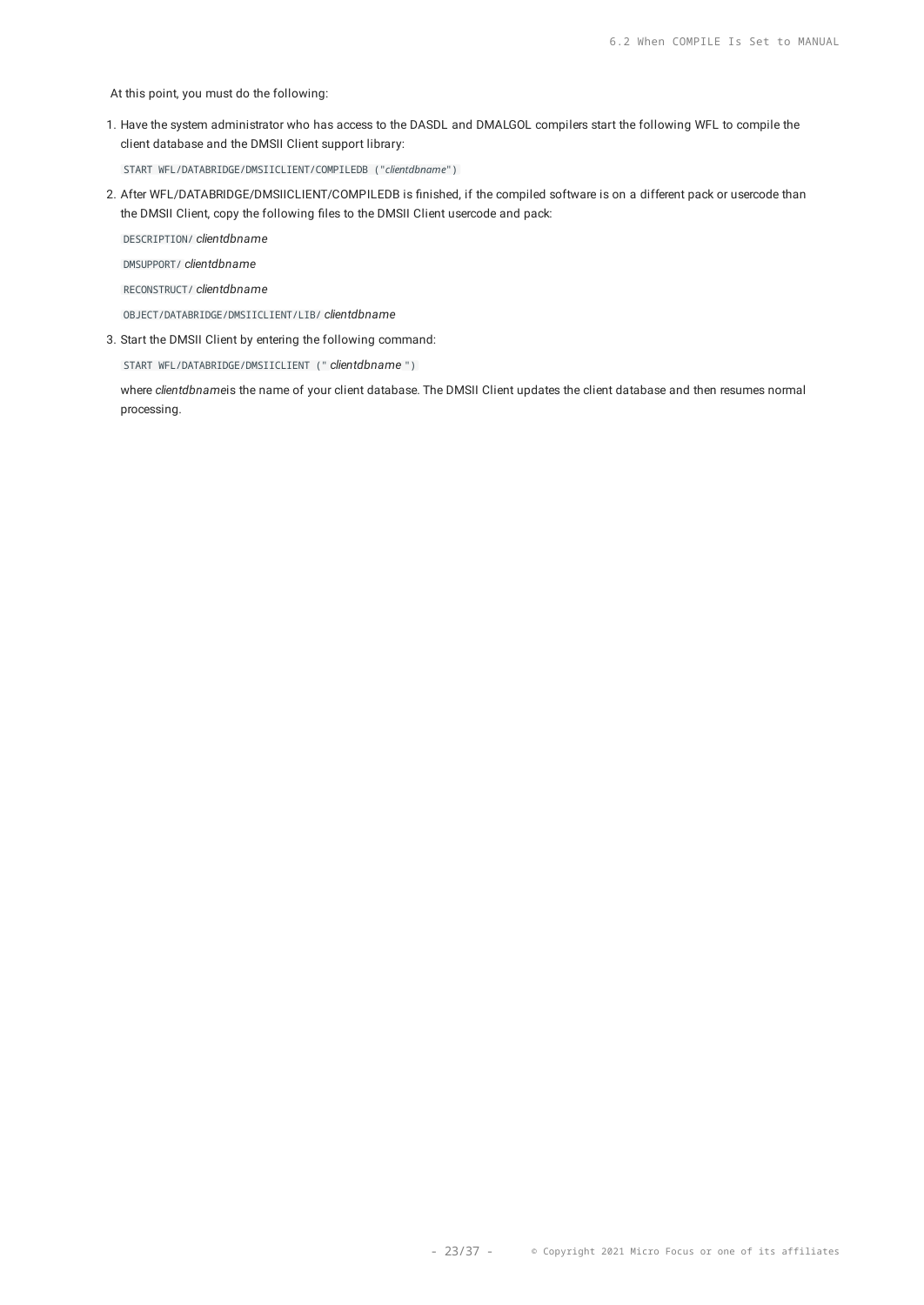# <span id="page-23-0"></span>7. Incorporating Existing Databases

This chapter contains information on how to use the DMSII Client to add its data sets to an existing database. Normally, when you run the DMSII Client the first time, it creates the client database. However, if you already have a database and you want to merge the information in that database with replicated information from the primary database, you can modify the DMSII Client to do so.

The DMSII Client will not access or modify any of the pre-existing data sets. Those data sets will be updated by the application software, independently of the DMSII Client. (The DMSII Client will update any data sets that it adds to the database.)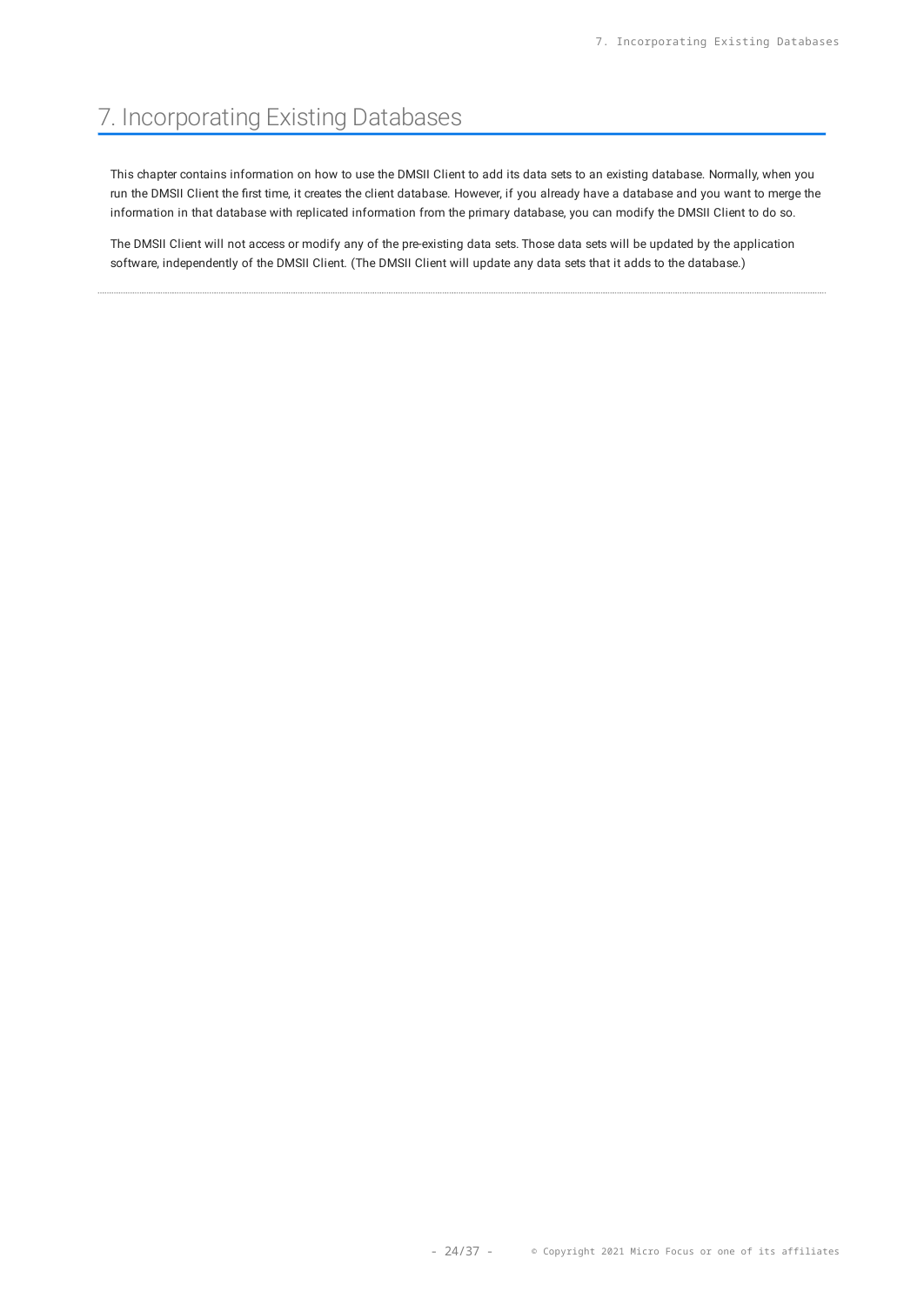# <span id="page-24-0"></span>7.1 Incorporating an Existing Database

To have the DMSII Client add its data sets to an existing database, complete the following steps: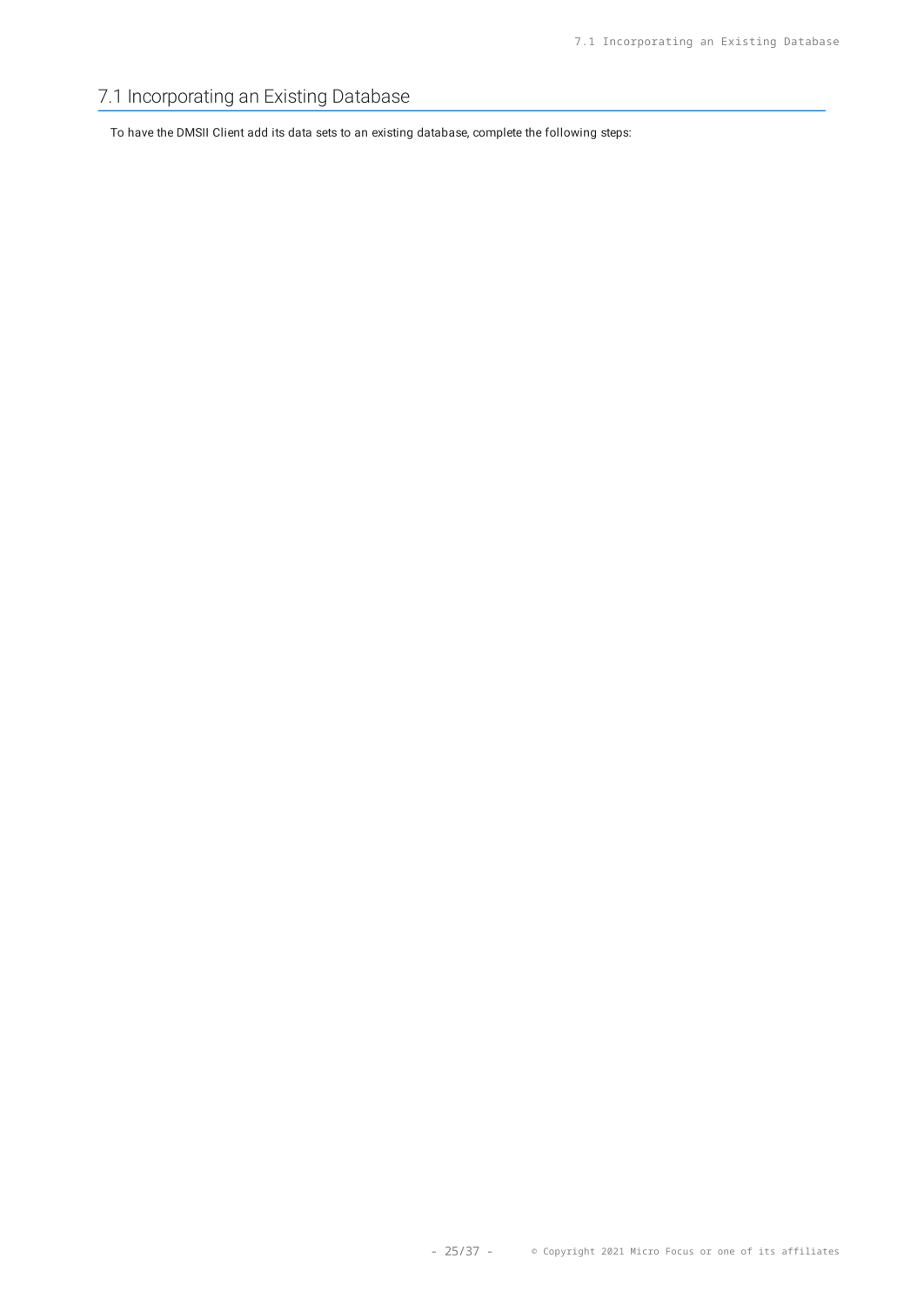Use CANDE or another editor to copy the DASDL source file of the existing database, as follows 1.

GET *existing\_clientdb\_source* AS PATCH/DATABRIDGE/DMSIICLIENT/ *clientdbname* /DASDL

2. Insert the following line after the OPTIONS parameter in the DASDL file you just created:

\$ SET INITIALIZENEW AUTOREORG

3. Declare the following structures somewhere in the DASDL file:

```
 AUDITLOCATION DATASET
\overline{a} AL-STRNUM NUMBER (4) INITIALVALUE 0;
 AL-RECTYPE NUMBER (3) INITIALVALUE 0;
 AL-MODE NUMBER (1) INITIALVALUE 0;
 AL-AFN NUMBER (4) INITIALVALUE 0;
 AL-ABSN REAL (S11) INITIALVALUE 0;
 AL-SEG REAL (S11) INITIALVALUE 0;
 AL-INX REAL (S11) INITIALVALUE 0;
 AL-TIME REAL INITIALVALUE 0;
 AL-HOSTINFO REAL INITIALVALUE 0;
\left( \begin{array}{c} \end{array} \right),
 BLOCKSIZE = 30 RECORDS;
 ALSET SET OF AUDITLOCATION
 KEY
\overline{\phantom{a}}AL-STRNUM,
 AL-RECTYPE
\overline{\phantom{a}}NO DUPLICATES;
```
For any primary-side sets you want declared on the client side, declare the following somewhere above the insertion point (see 4. step 6) in the DASDL file:

\$ SET *setname1 setname2 setname3*...

#### **Note**

Remove any hyphens from the set name. For example, if you want to include a set called BANK-ID-SET, use \$ SET BANKIDSET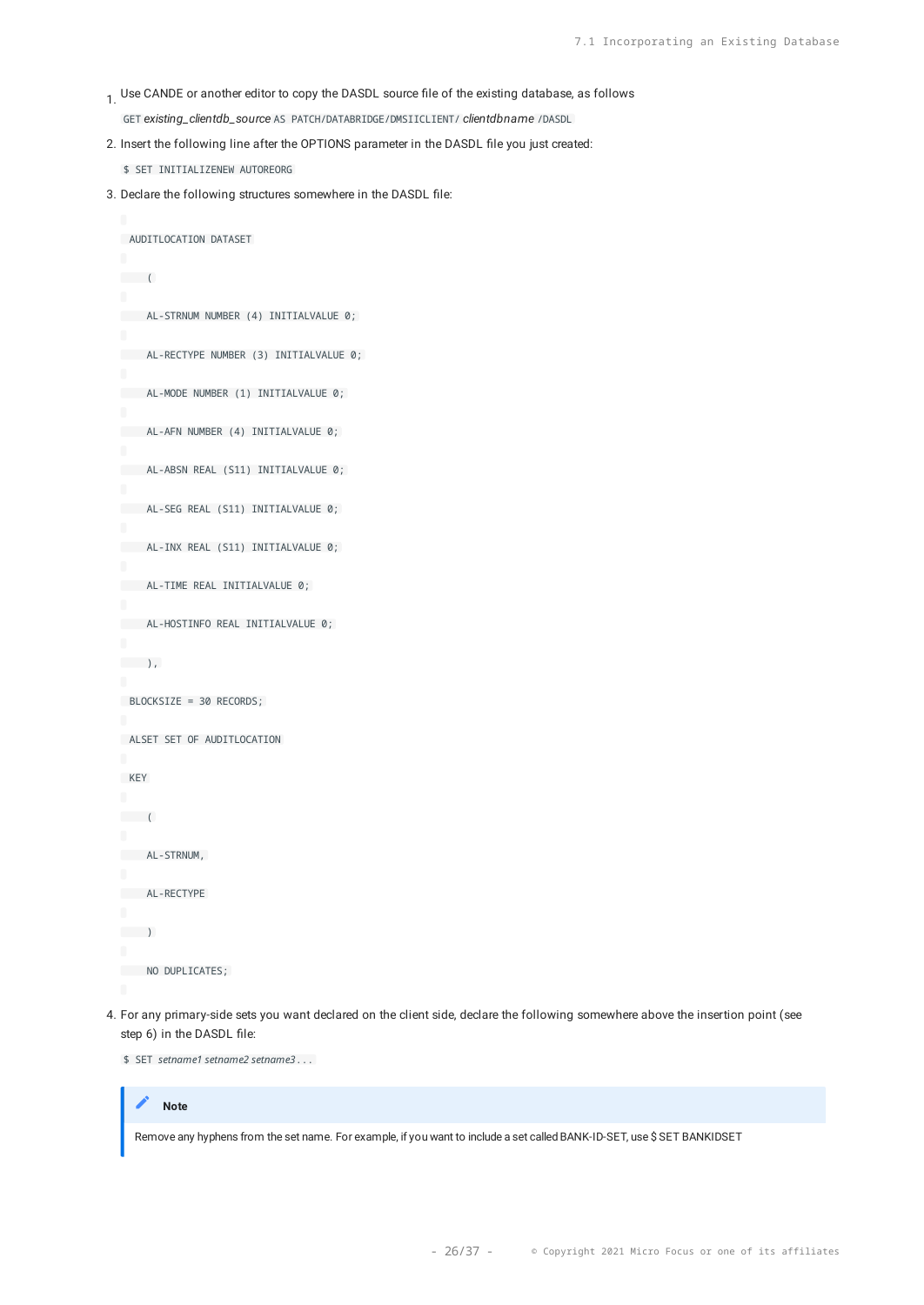For any primary-side subsets you want declared on the client side, declare one of the following somewhere above the insertion 5. point (see step 6) in the DASDL file:

```
$ SET ALLSUBSETS
-or-
```
\$ SET *subsetname1 subsetname2 subsetname3*...

6. Type the following line where you want the declarations for the primary-side structures to appear, which must be somewhere after the \$ SET *setname*..., and \$ SET *subsetname*... lines, if present.

@ Insertion point -- Do NOT delete this line.

```
7. Save the DASDL.
```
**What to Do Next**

Configure and then start the DMSII Client as described in Confi[guring and Starting the DMSII Client](#page-8-0). Make sure that you use the existing database name as the client database name.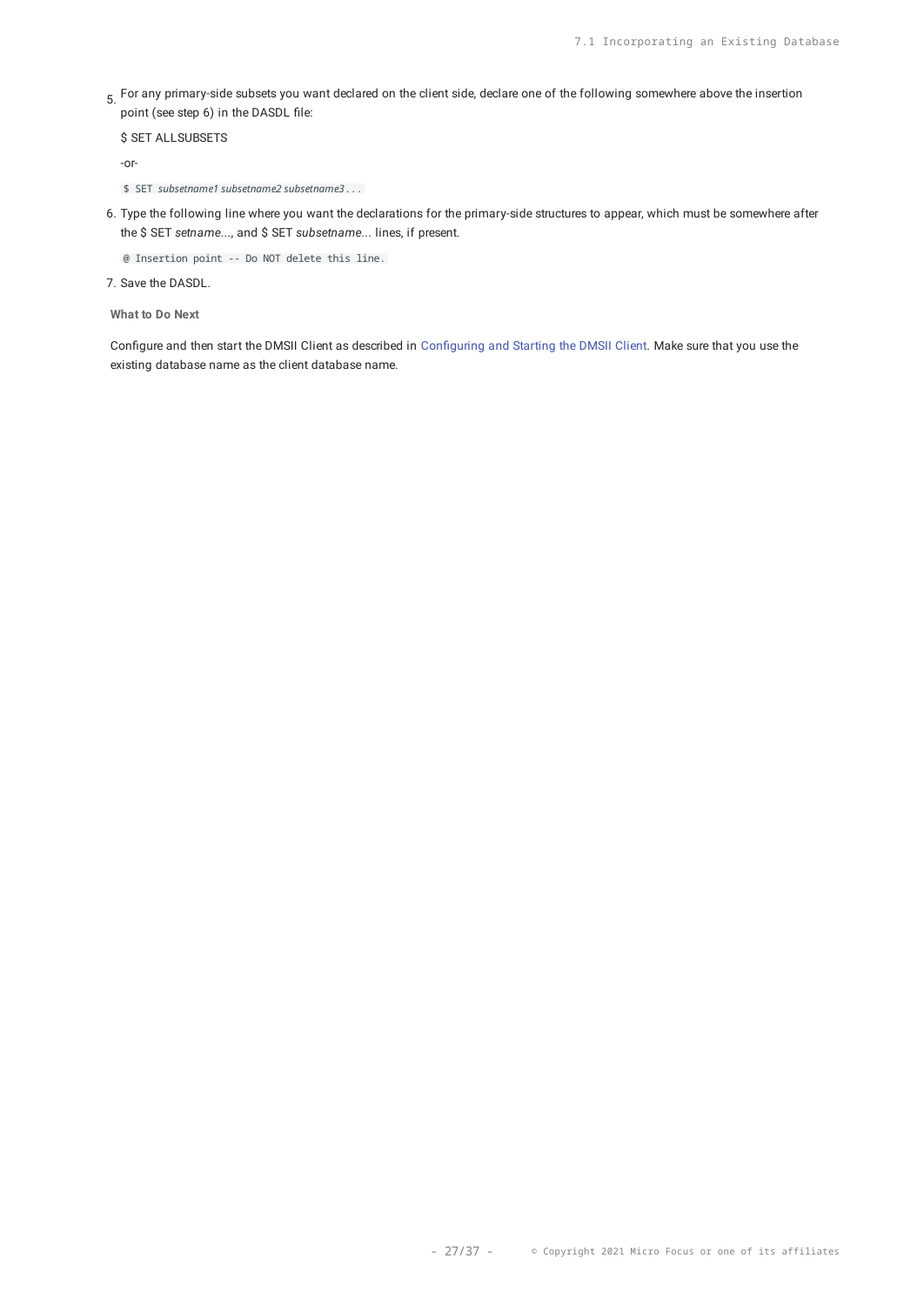# <span id="page-27-0"></span>8. Troubleshooting

This appendix contains troubleshooting information.

### <span id="page-27-1"></span>8.1 General Troubleshooting Procedures

If you have problems running the DMSII Client, complete the following steps:

- Make sure your system meets the minimum hardware and software requirements necessary to use the product. See A2D 1. unwrapped a broken link to: t\_29909 in an excluded topic.Installation Requirements for this information.
- If your primary and client databases are on separate mainframes, ensure that the mainframes are communicating, as follows: 2.
	- If you are using BNA or HLCN, try copying a file between the two mainframes.
	- If you are using TCP/IP, try the PING function.
- 3. Is Databridge Server running on the primary system? Check the mix to make sure. If it is not running, refer to Databridge Server in the *Databridge Host Administrator's Guide* for instructions on how to start it.
- 4. Verify that your entries in the DMSII Client parameter file match your entries in the DBServer parameter file. See [Modifying the](#page-13-0) [DMSII Client Parameter File](#page-13-0) for information about setting the DMSII Client parameters. Refer to the *Databridge Host Administrator's Guide*for instructions on configuring the DBServer parameter file.
- 5. Check the status of the DMSII Client. See [AX STATUS](#page-20-1) for instructions.
- 6. Resolve any errors that you receive. If you are receiving error messages that you don't understand, see the Databridge Error Guidefor help resolving these messages.
- If you cannot identify and solve the problem without assistance, contact your product distributor. Call from a location where you 7. have access to the problem mainframe.
- 8. Troubleshoot the problem using information available from [Micro Focus Technical Support.](https://support.microfocus.com/contact/databridge.html)

# <span id="page-27-2"></span>8.2 Troubleshooting Table

The following table lists common problems and their solutions.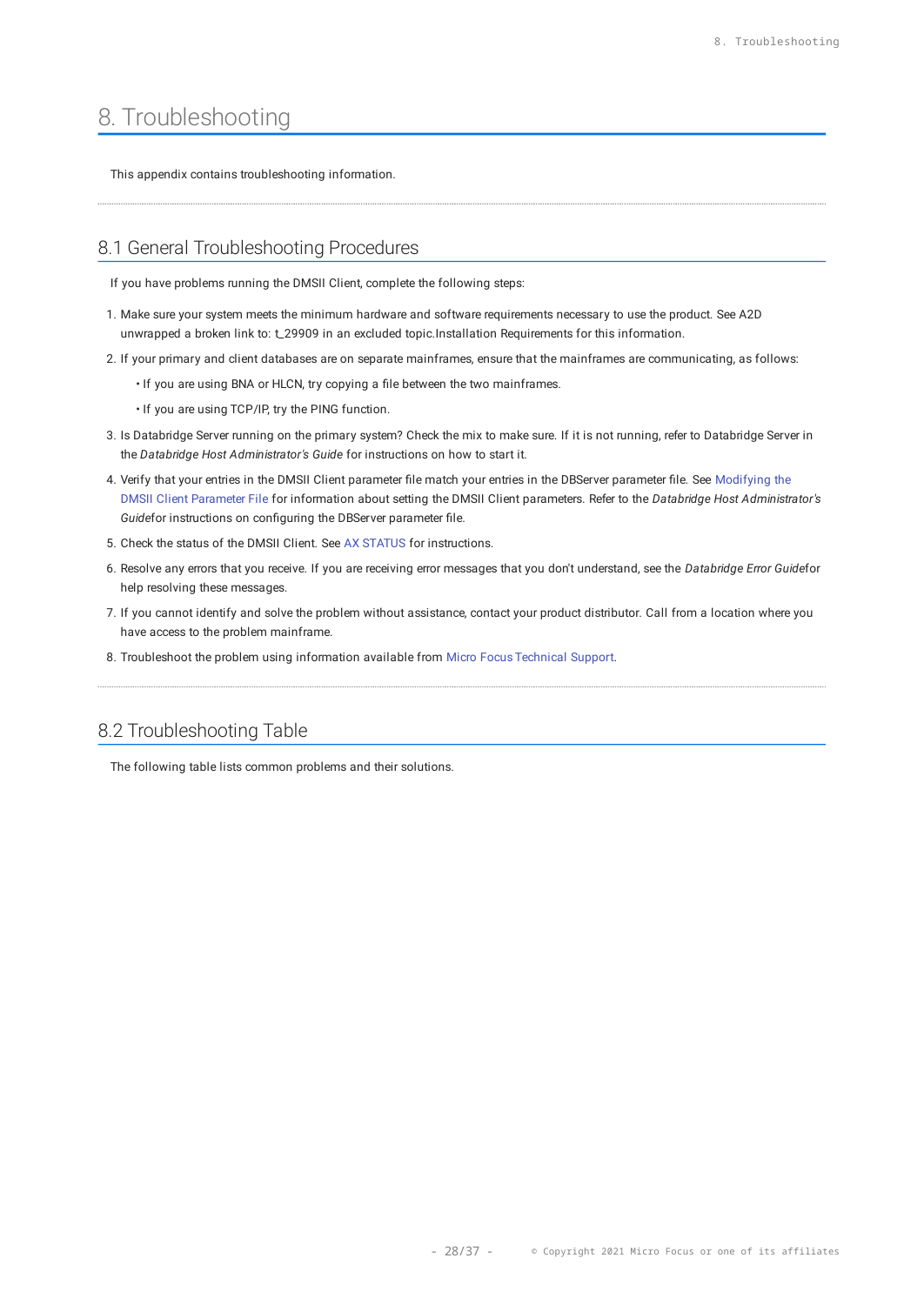For a complete list of DMSII Client errors, see the *Databridge Error and Messages Guide*.

| Problem                                                          | Solution                                                                                                                                                                                   |
|------------------------------------------------------------------|--------------------------------------------------------------------------------------------------------------------------------------------------------------------------------------------|
| The DMSII Client gets a<br>PORT file I/O error and<br>terminates | Start the Databridge Server. Refer to the Databridge Host<br>Administrator's Guide for instructions on how to start it.                                                                    |
|                                                                  | The Databridge Server must be running for the DMSII Client to<br>contact it. If it's not running, the DMSII Client tries until it<br>eventually gets a PORT file I/O error and terminates. |
|                                                                  | Additionally, make sure that the communication transport, such<br>as TCP/IP, is running on both systems.                                                                                   |
| Reorganization of the<br>original database                       | Perform the procedure described in Database Update and<br>Reorganization                                                                                                                   |
|                                                                  |                                                                                                                                                                                            |
| The DMSII Client                                                 | Check the following:                                                                                                                                                                       |
| terminates with the<br>following message:                        | . Verify that the Databridge Server is running on the primary system. If not, refer to the<br>Databridge Host Administrator's Guide for instructions on how to start it.                   |
| mixnumber DBDMSIIClient:                                         | • Verify that the parameter settings in the DMSII Client parameter file match the parameter<br>settings in the Databridge Server parameter file and vice versa. See Modifying the DMSII    |
| >> [4002] Unable to connect to                                   | Client Parameter File for information about setting the DMSII Client parameters. Refer to                                                                                                  |
| port nnnn at_hostname:                                           | the Databridge Host Administrator's Guide for information about setting the Databridge<br>Server parameters.                                                                               |
| The OPEN operation failed                                        | . If you are using separate mainframes, verify that communication between the                                                                                                              |
| because an abort was sent by                                     | mainframes is functional.                                                                                                                                                                  |
| the correspondent endpoint <<                                    |                                                                                                                                                                                            |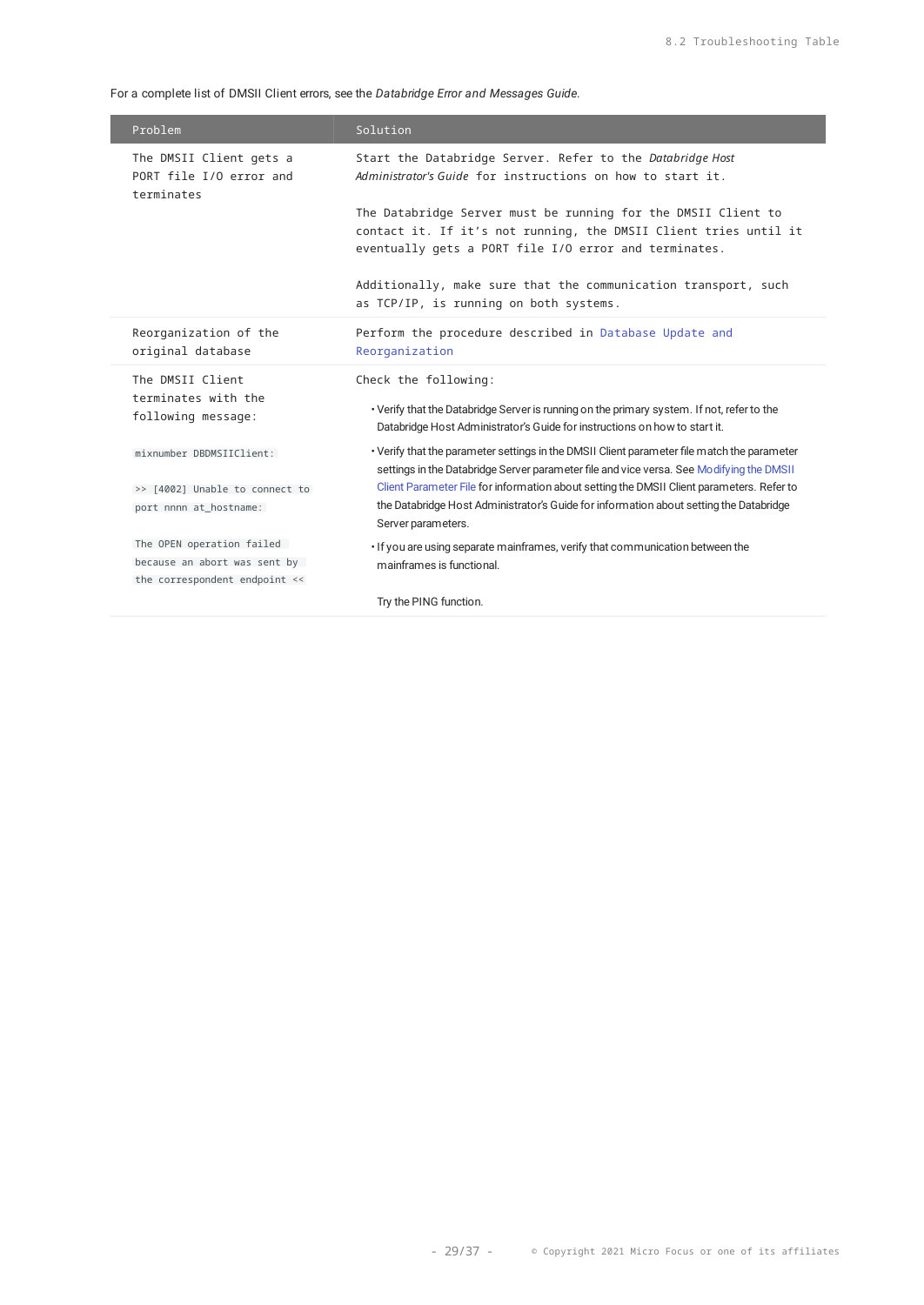# <span id="page-29-0"></span>9. Glossary of Terms

#### **ABSN**

Audit block serial number---The audit block serial number is a 10-digit number that identifies an audit block.

#### **absolute address (AA) value**

AA is a DMSII term that stands for absolute address. An absolute address value is an A Series WORD (48-bits in length). In the Databridge Client, AA is the hexadecimal representation (12 character strings containing the characters 0--9 and A--F) of the AA value on the host. Databridge Client uses the AA values to implement unique keys for the parent structures of embedded data set records. It also uses AA values to reference the records of data sets that do not have DMSII SETS with the NO DUPLICATES ALLOWED attribute.

AA values are not constant. Any DMSII reorganization (record conversion, file format, or garbage collection) changes these values.

Databridge Client supports numeric AA values that are stored as NUMBER(15) in Oracle, BIGINT in SQL Server, and DECIMAL(15) in DB2. It also supports binary AA values that are stored as RAW(6) in Oracle and BINARY(6) in SQL Server.

#### **accessories**

Databridge accessories access the services in DBEngine and DBSupport. Some of the accessories provided with Databridge are as follows:

- DBServer, which provides communication and DMSII database replication services to Databridge Clients.
- DBSpan, which produces a replication of one or more data sets into flat sequential disk files. DBSpan updates the cloned flat files by appending the changes to the end of the flat files (unlike DBSnapshot, which replaces the changed records).
- DBSnapshot, which produces a one-time replication of one or more data sets into flat sequential disk files or tape.
- DBTanker, which provides filtered audit files for the DBSpan and DBServer accessories.
- DBInfo, which produces a report of your DMSII database timestamps, update levels, DMSII release levels, etc.
- DBLister, which produces a report of the layout of the structures in your DMSII database, including structure numbers and key sets.
- DBAuditTimer, which closes the current audit file when it is older than a specified length of time.

#### **Accessroutines**

The Accessroutines program is a DMSII library program that controls access to the database, reads and writes records, and creates the audit trail.

Databridge Plus enables Databridge to perform near real-time replication of DMSII databases by accessing the audit file while the Accessroutines program is creating it.

#### **AFN**

The audit file number is a four-digit number that identifies an audit file.

#### **audit file**

An audit file is created by the DMSII Accessroutines and contains the raw format of changes made to the DMSII database by update programs. Audit file records contain the deletes, creates, and modifies that were made to the various structures. Depending on the frequency of changes made to a database, the information in an audit file can span a few hours or several weeks.

Databridge uses the audit file for the raw data of each database change to exactly replicate the primary database. Databridge records the audit location (AFN, ABSN, SEG, IDX) between runs, so it can restart without losing any records.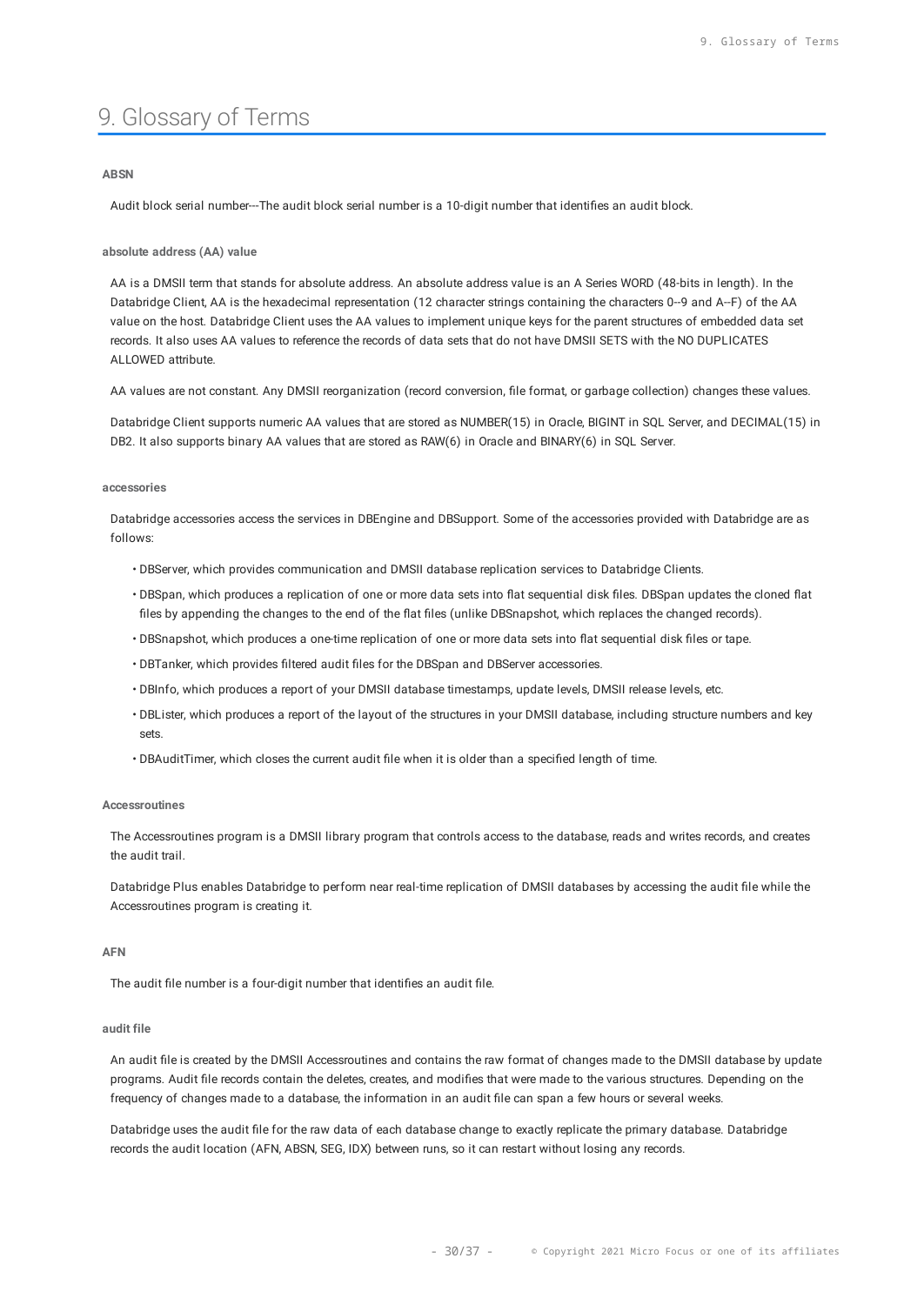#### **audit trail**

The audit trail contains all of the audit files generated for a database. The Databridge Engine reads the audit files to extract updates. It then passes the updates to the Client to be applied to the relational database. After the updates have been successfully extracted, the Client saves the state information, which includes the location in the audit trail from which the last group of updates for the data set were read.

#### **Batch Console**

The Batch Console automates routine Client tasks by allowing command files/shell scripts launched by the Client service to interact with the service.

#### **caching**

A process that filters files before they\'re requested by the Databridge Client. Caching allows Databridge Enterprise Server to send Client data requests quickly and without placing an additional resource burden on the mainframe.

#### **client**

The client is the computer system that will receive DMSII records from the primary database. The client could be a Windows computer, a UNIX computer, or an MCP server. The client can have a relational or a DMSII database.

#### **cloning**

Cloning is the one-time process of generating a complete snapshot of a data set to another file. Cloning creates a static picture of a dynamic database. Databridge uses the DMSII data sets and the audit trail to ensure that the cloned data represents a synchronized snapshot of the data sets at a quiet point, even though other programs may be updating the database concurrently. Databridge clones only those data sets you specify.

Cloning is one phase of the database replication process. The other phase is tracking (or updating), which is the integration of database changes since the cloning.

#### **consolidated file**

A file created by Databridge Span that contains all replicated records from various data sets.

#### **CONTROL file**

The DMSII CONTROL file is the runtime analog of the DESCRIPTION file. The DESCRIPTION file is updated only when you compile a modified DASDL. The CONTROL file controls database interlock. It stores audit control information and verifies that all database data files are compatible by checking the database timestamp, version timestamp, and update level. The CONTROL file is updated each time anyone opens the database for updates. The CONTROL file contains timestamps for each data set (when the data set was defined, when the data set was updated). It contains parameters such as how much memory the Accessroutines can use and titles of software such as the DMSUPPORT library (DMSUPPORT/databasename).

Databridge uses the CONTROL file for the following information:

- Timestamps •
- INDEPENDENTRANS option
- AFN for the current audit file and ABSN for the current audit block •
- Data set pack names •
- Audit file pack name •
- Database user code •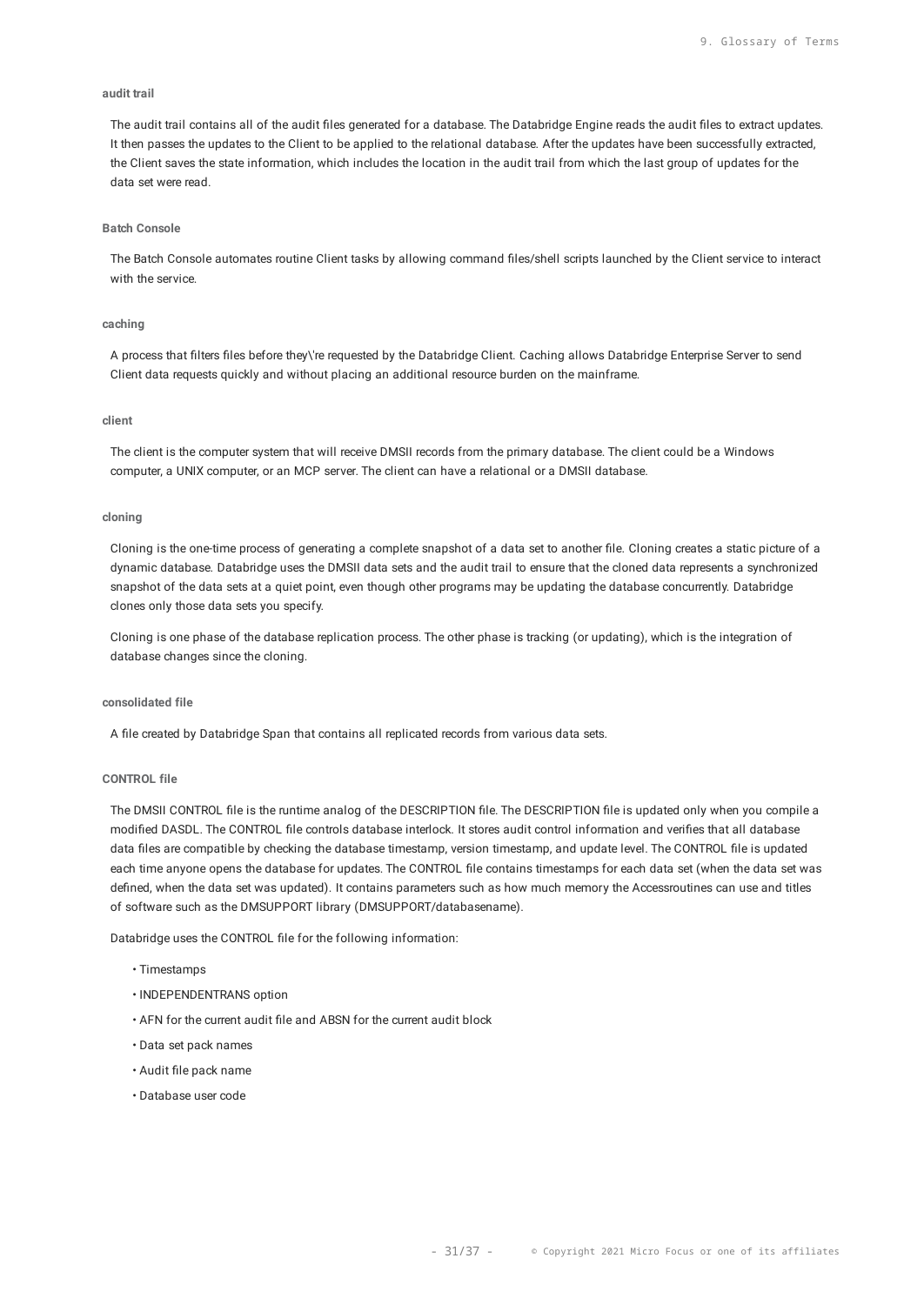#### **DASDL**

Data and Structure Definition Language (DASDL) is the language that defines DMSII databases. The DASDL must be compiled to create a DESCRIPTION file.

#### **data set**

A data set is a file structure in DMSII in which records are stored. It is similar to a table in a relational database. You can select the data sets you want to store in your replicated database.

#### **Databridge Director**

Databridge Director (also referred to as DBDirector) is a Windows Service installed with Enterprise Server that starts Enterprise Server whenever a connection request is received.

When you start your computer, DBDirector starts and reads the ListenPort registry value to determine which TCP/IP port communicates with Databridge Clients.

#### **Databridge Engine**

The Databridge Engine (also referred to as DBEngine) is a host library program that uses the DMSII Support Library to retrieve data records from the DMSII database for cloning.

#### **DBClient**

A Client program that is launched by the service. DBClient handles the processing of DMSII data and updates the same as dbutility, except that it runs as a background run and uses the Client Console to display its output and interact with the operator.

#### **DBClntCfgServer**

A program that handles all requests from the Client Console specific to a data source. These requests include updating the client configuration file, providing access to the client control tables, and handling the Client Configurator. Like DBClient, this program is run by the service as a background run.

#### **GenFormat**

A host utility that creates translation, filter, and format routines. The GenFormat utility interprets the GenFormat parameter file to generate ALGOL source code patches, which are included in the tailored Support Library.

#### **DESCRIPTION file**

The DESCRIPTION file contains the structural characteristics of a database, physically and logically. This file is created from the DASDL source by the DASDL compiler and contains the layout (physical description), timestamp, audit file size, update level, logical database definition, and any static information about the database. It contains information about the database, not the data itself.

There is only one current DESCRIPTION file for each DMSII database. Databridge must have access to the DESCRIPTION file before it can replicate a database. Additionally, Databridge uses the DESCRIPTION file information for consistency checks between the primary database and the secondary or replicated database.

The DESCRIPTION file corresponds to the schema in a relational database.

#### **direct disk**

A replication method that allows Databridge Enterprise Server to clone and track DMSII data sets without using any significant mainframe resources. Direct disk replication requires a SAN (Storage Area Network) or Logical Disks configured to make MCP disks visible in Windows.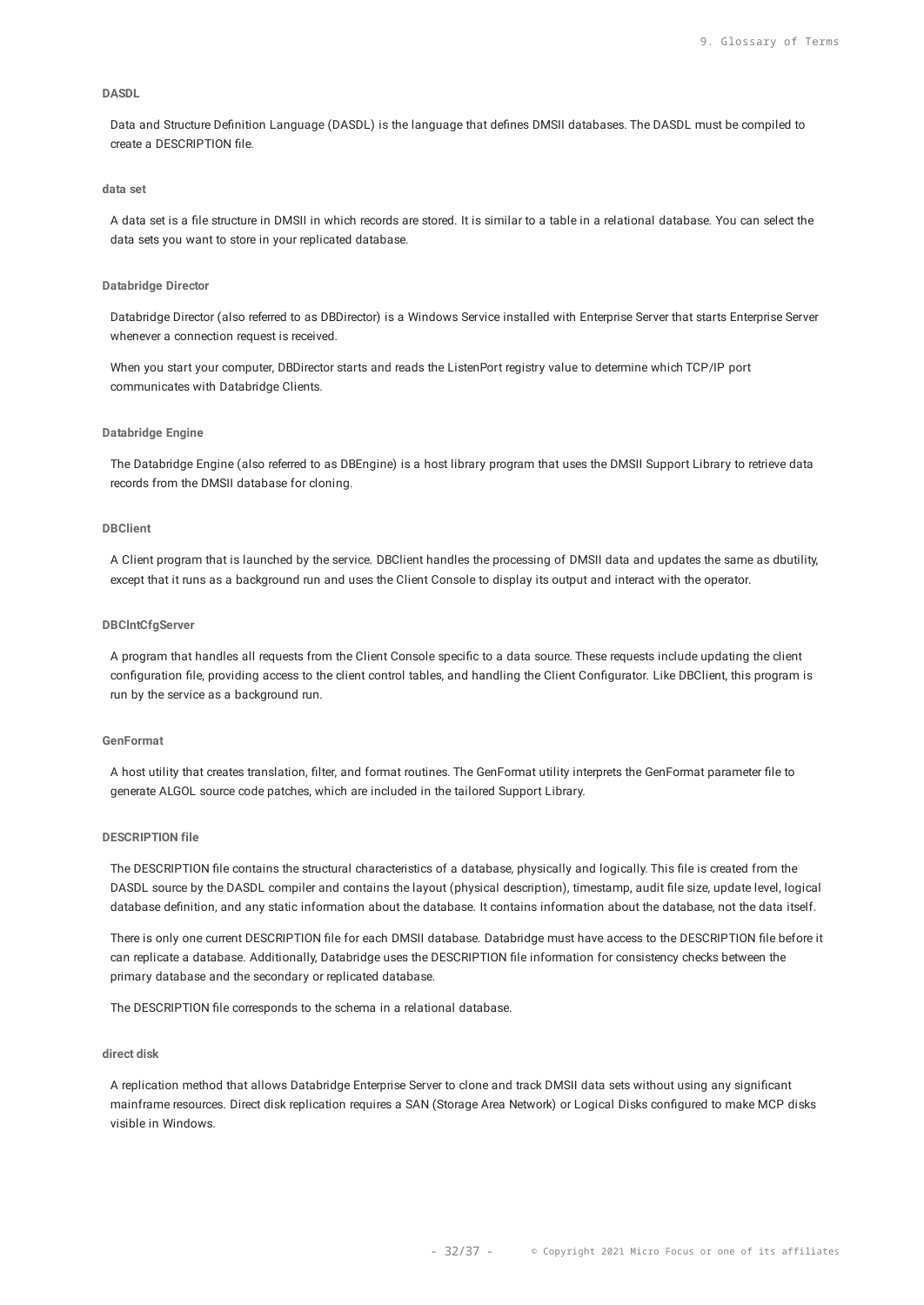#### **entry point**

A procedure in a library object.

#### **extraction**

Extraction is the process of reading through a data set sequentially and writing those records to a file (either a secondary database or flat file).

#### **file format conversion**

A type of DMSII reorganization affects file size values (for example, AREASIZE, BLOCKSIZE, or TABLESIZE), but it does not change the layout of the records in a DMSII database.

#### **filler substitution**

A DMSII filler substitution is a technique for avoiding a reorganization. It changes record layouts, but does not move records around.

#### **fixup records**

Changes that occur to the DMSII database while a clone is taking place.

#### **flat files**

A flat file is a plain text or mixed text and binary file which usually contains one record per line. Within the record, individual fields may be separated by delimiters, such as commas, or have a fixed length and be separated by padding. An example of a flat file is an address list that contains fields for *Name*and *Address*.

#### **garbage collection reorganization**

A garbage collection reorganization moves records around, but it doesn't change the layout of the DMSII database. Its primary function is to improve disk and/or I/O efficiency by eliminating the space occupied by deleted records. Optionally, a garbage collection reorganization reorders the remaining records in the same sequence as one of the sets.

#### **lag time**

The lag time is defined as the elapsed time between the time a record in the DMSII database is updated and the time where this update appears in the relational database. This value accounts for any difference between the clock on the mainframe and that on the client machine.

#### **Lister Accessory**

A Databridge Host accessory that produces a report of the layout of the structures in your DMSII database, including structure numbers and key sets.

#### **mutex**

A mutex is an operating system resource that is used to implement a critical section and prevent multiple processes from updating the same variables at the same time.

#### **null value**

The value defined in the DASDL to be NULL for a data item. If the DASDL does not explicitly specify a NULL value for a data item, the NULL value is all bits turned on.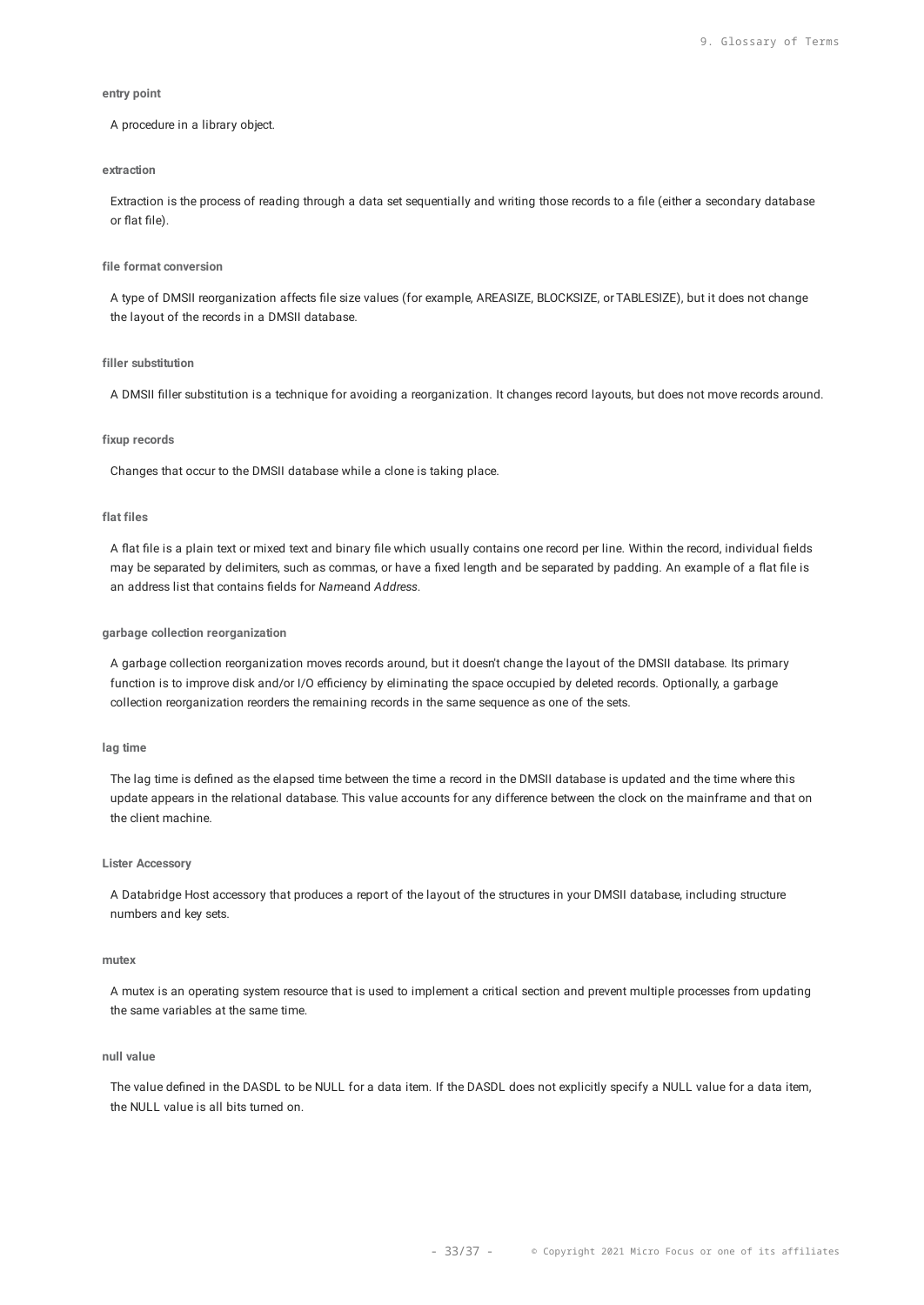#### **primary database**

This is the original DMSII database that resides on the host. Databridge replicates from the primary database to one or more client databases. The client databases can be another DMSII database or one of several relational databases. Compare this to the replicated (or secondary) database.

#### **quiet point (QPT)**

A quiet point is a point in the audit trail when the DMSII database is quiet and no program is in transaction state. This can occur naturally, or it can be forced by a DMSII sync point.

#### **record format conversion**

A type of DMSII reorganization that occurs when a data set or set (group of keys) is reordered or reformatted. It indicates that changes were made to a data set format, or to data items, such as changing the length of an item, for example, BANK-ID NUMBER (10) to BANK-ID NUMBER (15).

#### **record serial number (RSN)**

Record sequence numbers (RSN) are 48-bit quantities used by the Databridge Engine, in the case of DMSII XE, to uniquely identify a record. RSNs will always be used instead of AA values when available except for data sets having embedded data sets. RSNs are always static; they will not change after a garbage collection reorganization.

#### **replicated database**

The replicated database is the database that usually resides on the client machine and contains records cloned from the DMSII database. The replicated database is updated periodically with changes made to the primary (original) DMSII database. The periodic update (or tracking process) is explained later in this section. Compare this to the primary database.

#### **replication**

Replication is the ongoing process of cloning and tracking changes to a DMSII database.

#### **rollback**

A systematic restoration of the primary or secondary database to a previous state in which the problem or bad data is no longer found.

#### **secondary database**

The replicated database. The replicated database is the database that usually resides on the client machine and contains records cloned from the DMSII database. The replicated database is updated periodically with changes made to the primary (original) DMSII database. The periodic update (or tracking process) is explained later in this section. Compare this to the primary database.

#### **semaphores**

Operating system resources that are mainly used to implement thread synchronization and signaling.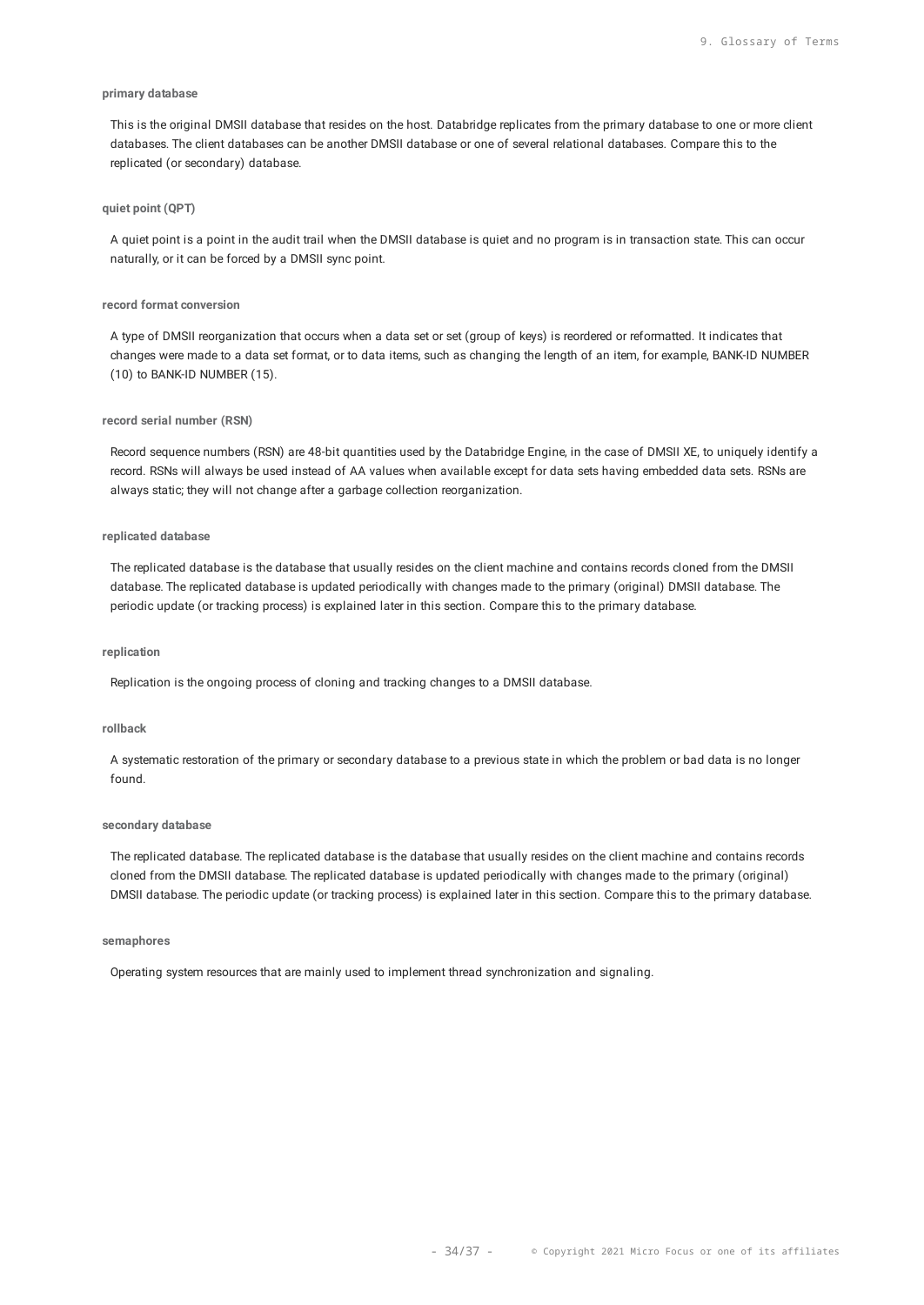#### **Databridge Server**

Databridge Server (also referred to as DBServer) is a Databridge Host accessory that responds to Databridge Client requests for DMSII data or DMSII layout information and provides communications between the following components:

- DBEngine and Databridge Enterprise Server
- DBEngine and the Databridge Client

#### **Note**

When Enterprise Server is used with the Databridge Client, Enterprise Server takes over much of the functionality of DBServer and DBEngine.

#### **service**

The service (Windows) or daemon (UNIX) that automates most Client operations. It handles operator requests from the Client Console and routes all log and informational messages to the consoles.

#### **set**

An index into a data set. A set has an entry (key + pointer) for every record in the data set.

#### **state information**

Data that reflects information about the cloned data, such as the audit location and format level.

#### **structure**

A data set, set, subset, access, or remap. Each structure has a unique number called the structure number.

#### **subset**

An index into a data set. A subset does not necessarily have an entry (key + pointer) for every record in the data set. Subsets are used to access selected members of a data set and to represent relationships between data set records. Subsets typically contain fewer entries than normal sets.

An automatic subset is any subset that contains a WHERE clause and is maintained by DMSII.

A manual subset is any subset that is maintained by an application.

#### **Support Library**

A library that provides translation, formatting, and filtering to the DBServer and other accessories. After DBServer receives data from the Databridge Engine, it calls the Support Library to determine if the data should be replicated, and if so, passes the data to the Support Library for formatting.

#### **system library**

A library code file registered with the MCP on the host that is associated with a function name. Programs can link to the library code file by specifying the function name.

#### **table**

A data structure in the client database corresponding to a data set or remap in the host DMSII database.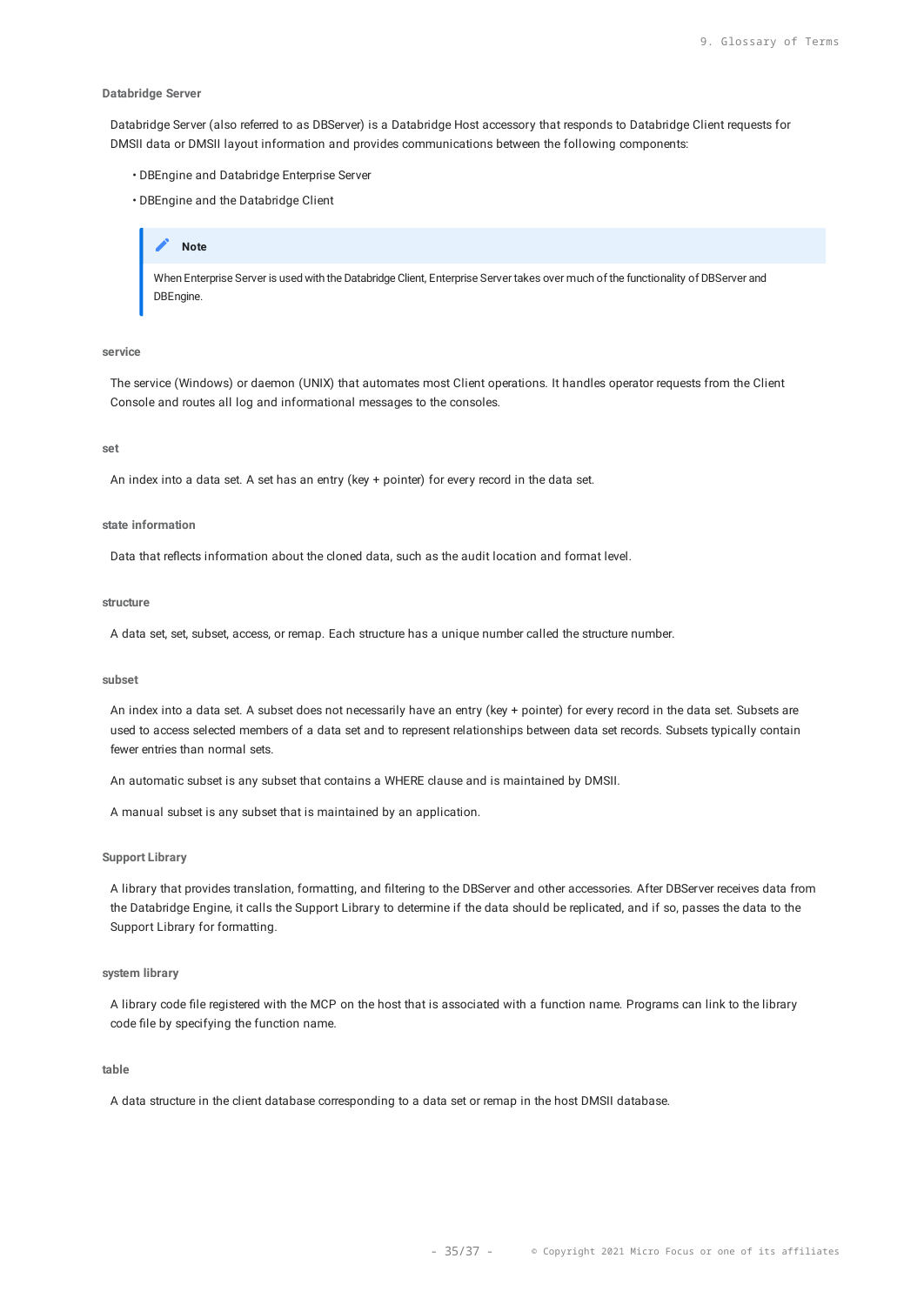#### **tracking**

Tracking is an ongoing process for propagating changes made to records in the DMSII primary database to the replicated database after the initial clone. The Databridge Engine performs extraction as well as tracking.

#### **undigits**

A NUMBER data item containing bit values from 10 to 15 in one or more digits. The digits in a NUMBER data item should contain values from 0 to 9; however, it is possible for the digits in NUMBER data item to contain values 0 to 15. Because values 10 to 15 are not valid digit values, the digits in NUMBER data items containing values from 10 to 15 are called undigits.